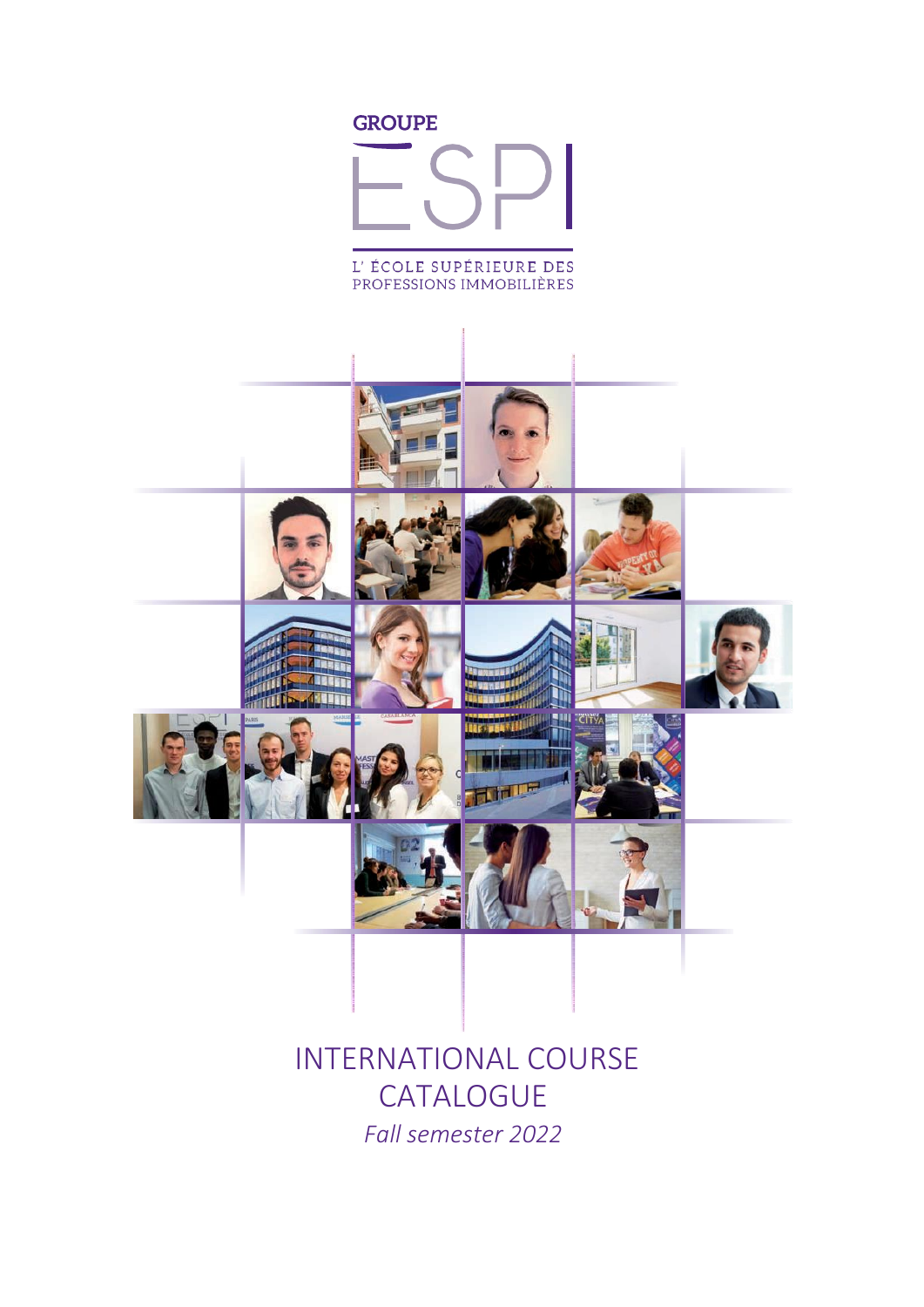

**\_\_\_\_\_\_\_\_\_\_\_\_** International Course Catalogue – 2022/2023

## **Fall semester 2022**

The English-taught subjects are divided into modules you can select to attend at Groupe ESPI during your stay. The following modules are only taught during the fall semester.

Any issues in selecting your modules, do not hesitate to contact us at [relations.internationales@groupe-espi.fr.](mailto:relations.internationales@groupe-espi.fr)

#### **MODULE – LAW (7 ECTS)**

| <b>Subjects taught</b>                           | <b>Academic year</b>                  | <b>ECTS</b>              |
|--------------------------------------------------|---------------------------------------|--------------------------|
| Real Estate Law and Property<br><b>Contracts</b> | Undergraduate $-3^{rd}$ year          | $\overline{\phantom{0}}$ |
| <b>Land and Construction Law</b>                 | Undergraduate $-3$ <sup>rd</sup> year | 2                        |
| <b>Environment Law</b>                           | Undergraduate $-3^{rd}$ year          | 2                        |
| <b>Real Estate Taxation</b>                      | Undergraduate $-3$ <sup>rd</sup> year |                          |

## **MODULE – ECONOMICS AND MANAGEMENT (7 ECTS)**

| <b>Subjects taught</b>                                     | <b>Academic year</b>                  | <b>ECTS</b>   |
|------------------------------------------------------------|---------------------------------------|---------------|
| <b>Management and co-ownership</b><br>accounting           | Undergraduate $-3$ <sup>rd</sup> year | 2             |
| <b>Urban Economics</b>                                     | Undergraduate $-3$ <sup>rd</sup> year | 2             |
| Project Management - How to<br>create a Real Estate Agency | Undergraduate $-3$ <sup>rd</sup> year | $\mathcal{P}$ |
| <b>Team Management</b>                                     | Undergraduate $-3$ <sup>rd</sup> year |               |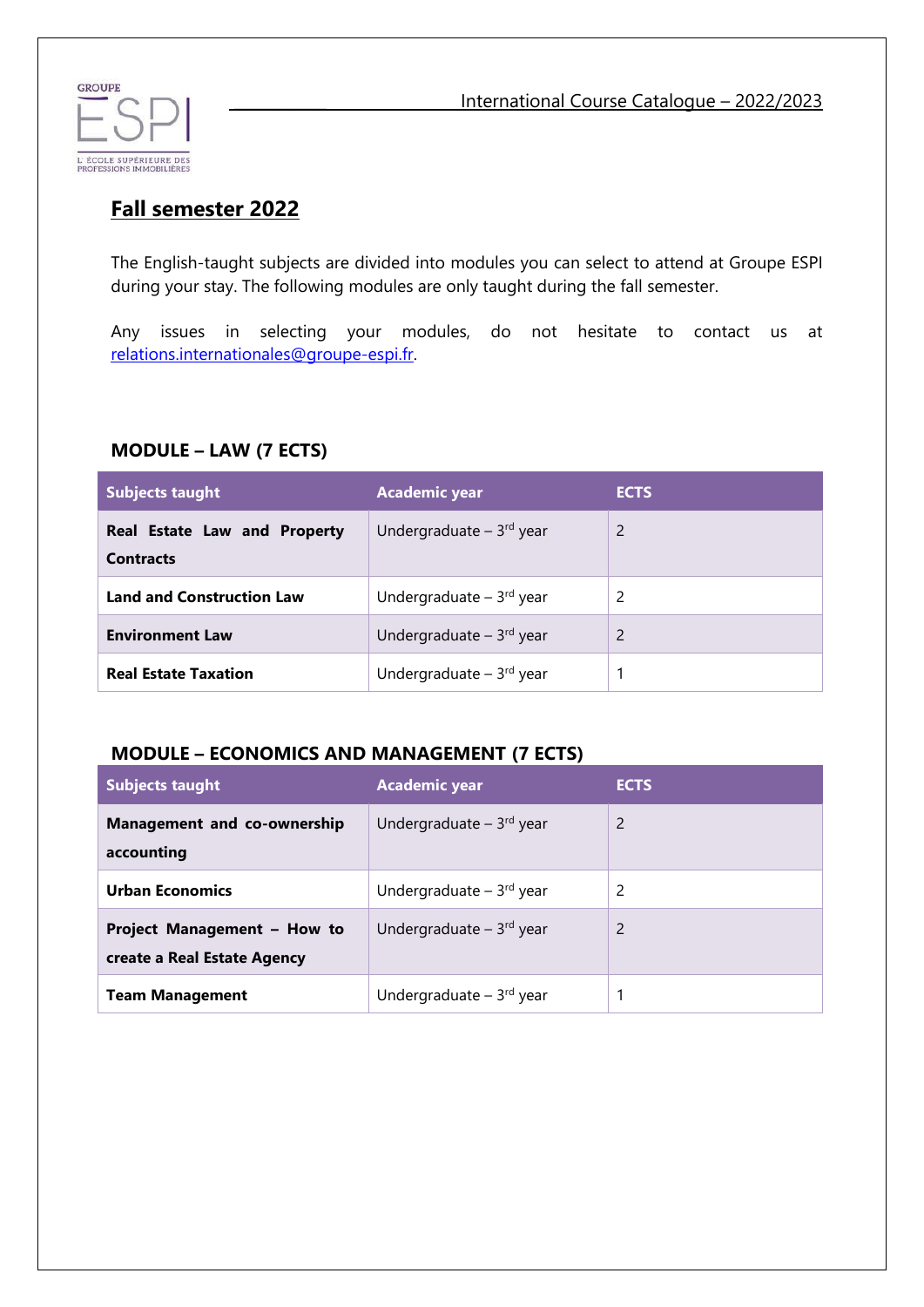| <b>Subjects taught</b>                                                          | <b>Academic year</b>                  | <b>ECTS</b> |
|---------------------------------------------------------------------------------|---------------------------------------|-------------|
| <b>Co-ownership and Maintenance</b><br><b>Regulations</b>                       | Undergraduate $-3^{rd}$ year          | 1           |
| <b>Property Valuation</b>                                                       | Undergraduate $-3rd$ year             | 1           |
| Real<br><b>Development:</b><br><b>Estate</b><br><b>Planning and Subdivision</b> | Undergraduate $-3rd$ year             | 1           |
| <b>Sustainable</b><br><b>Housing</b><br>and<br><b>Development</b>               | Undergraduate $-3$ <sup>rd</sup> year | 2           |

## **MODULE – PLANNING AND BUILDING (5 ECTS)**

## **MODULE – REAL ESTATE (7 ECTS)**

| <b>Subjects taught</b>                                                         | <b>Academic year</b>                  | <b>ECTS</b> |
|--------------------------------------------------------------------------------|---------------------------------------|-------------|
| <b>Rental Management</b>                                                       | Undergraduate $-3$ <sup>rd</sup> year | 1           |
| <b>Business Ethics</b>                                                         | Undergraduate $-3^{rd}$ year          |             |
| <b>Co-ownership Management</b>                                                 | Undergraduate $-3$ <sup>rd</sup> year | 2           |
| <b>Commercial Real Estate</b><br>and<br><b>Investment in Tertiary</b>          | Undergraduate $-3^{rd}$ year          | 2           |
| Off-Plan<br><b>Buying</b><br><b>Property</b><br>(VEFA): Marketing and Customer | Undergraduate $-3^{rd}$ year          | 1           |

## **MODULE – LANGUAGE (5 ECTS)**

| <b>Subjects taught</b>       | <b>Academic year</b>                  | <b>ECTS</b> |
|------------------------------|---------------------------------------|-------------|
| French as a Foreign Language | For international students            | 3           |
| <b>Professional English</b>  | Undergraduate $-3$ <sup>rd</sup> year |             |
| <b>Oral Communication</b>    | Undergraduate $-3$ <sup>rd</sup> year |             |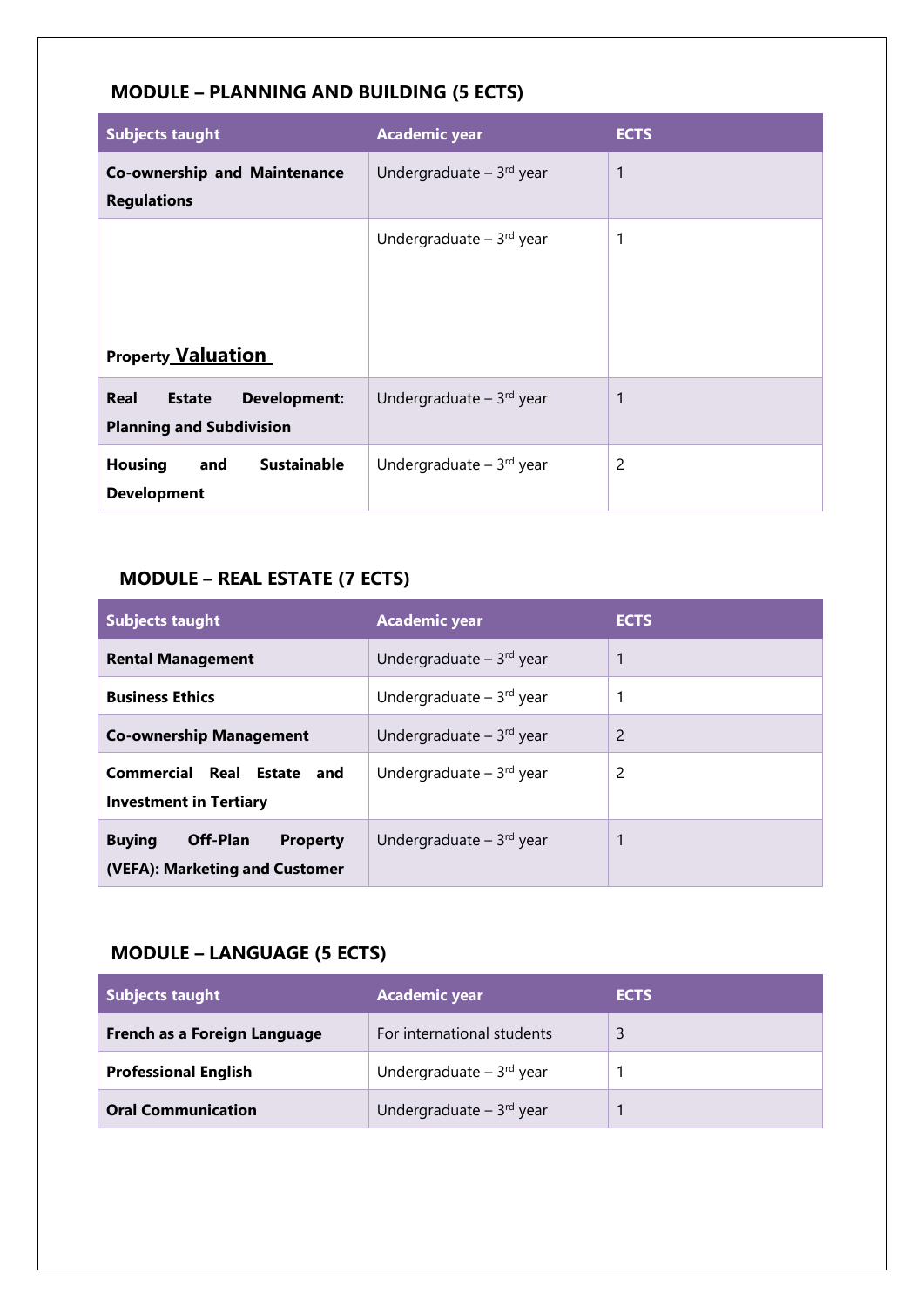## **MODULE – LAW (7 ECTS)**

## <span id="page-3-0"></span>**Real Estate Law and Property Contracts\_\_\_\_\_\_\_\_\_\_\_\_\_\_\_\_\_\_\_\_\_\_\_\_\_\_\_\_\_\_\_\_\_\_\_\_\_\_\_\_\_\_\_\_\_\_\_\_\_\_\_**

| Subject level       | Undergraduate $-3rd$ year |
|---------------------|---------------------------|
| Pre-requisite       | None                      |
| Assessment          | Written exam              |
| <b>ECTS</b> credits | 2 FCTS                    |

#### **Summary of the subject**

The course **"Real Estate Law and Property Contracts"** introduces the concept of specific sales and loans with the legal aspects surrounding them.

#### **Learning outcomes**

- Master the sale of old properties in a chronological way and other mutations.
- Learn about the documents supporting the properties sales.
- Know the main specific sales characteristics: life annuity sale, off-plan sale called VEFA in French (payment modes, transfer of ownership, period of withdrawal, VAT).

#### **Subject outcomes contribute to**

- Master the financial and legal set-up of acquisition and rent of a real estate property.
- Learn about the range of existing loans and determine the relevant loan for the client and their project.
- Be able to draw up the documents required for the sale of a new or old real estate, or the rent.

#### **Learning and teaching methods**

The learning and teaching methods is based on a combination of theoretical content with studying practical cases. Students work closely with the professionals from real estate and are trained to reallife professional situations.

Evaluation of the subject combines continuous assessment and final written or oral examinations.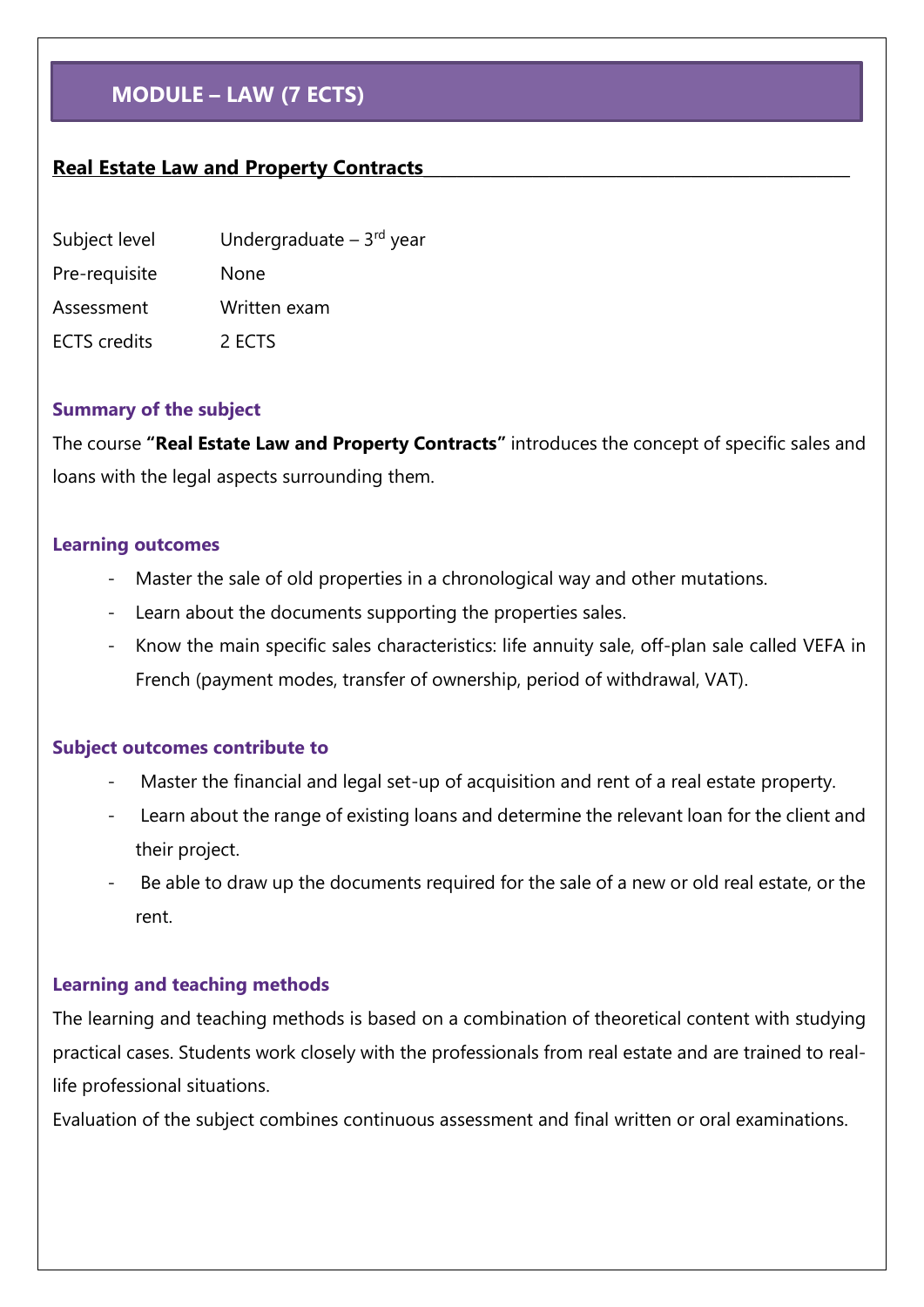#### **Assessment criteria**

Be able to master the legal environment of real estate sale, new or old.

### <span id="page-4-0"></span>Land and Construction Law

| Subject level       | Undergraduate $-3$ <sup>rd</sup> year |
|---------------------|---------------------------------------|
| Pre-requisite       | None                                  |
| Assessment          | Case study                            |
| <b>ECTS</b> credits | 2 ECTS                                |

### **Summary of the subject**

The course **"Land and Construction Law"** is mainly around the study of property construction, urban planning and contracts while considering environmental regulations.

#### **Learning outcomes**

- Learn about the acquisition procedures of urban planning authorizations and building permits.
- Know about the construction players: architects, contractors, developers, private individuals.
- Master the different construction contracts: CCMI (single-family house construction contract), CPI (real estate development contract) and VEFA (off-plan sale).
- Know the guarantees and insurances relating to construction.
- Master the rules of acceptance of work.

#### **Subject outcomes contribute to**

- Preserve and conserve a property by carrying out technical inspections, establishing a work program and monitoring their implementation.
- Carry out technical visits to identify sources of risk for property and/or people (circulation and evacuation plan).
- Suggest a work program for the maintenance or improvement of a building, in accordance with technical and environmental regulations.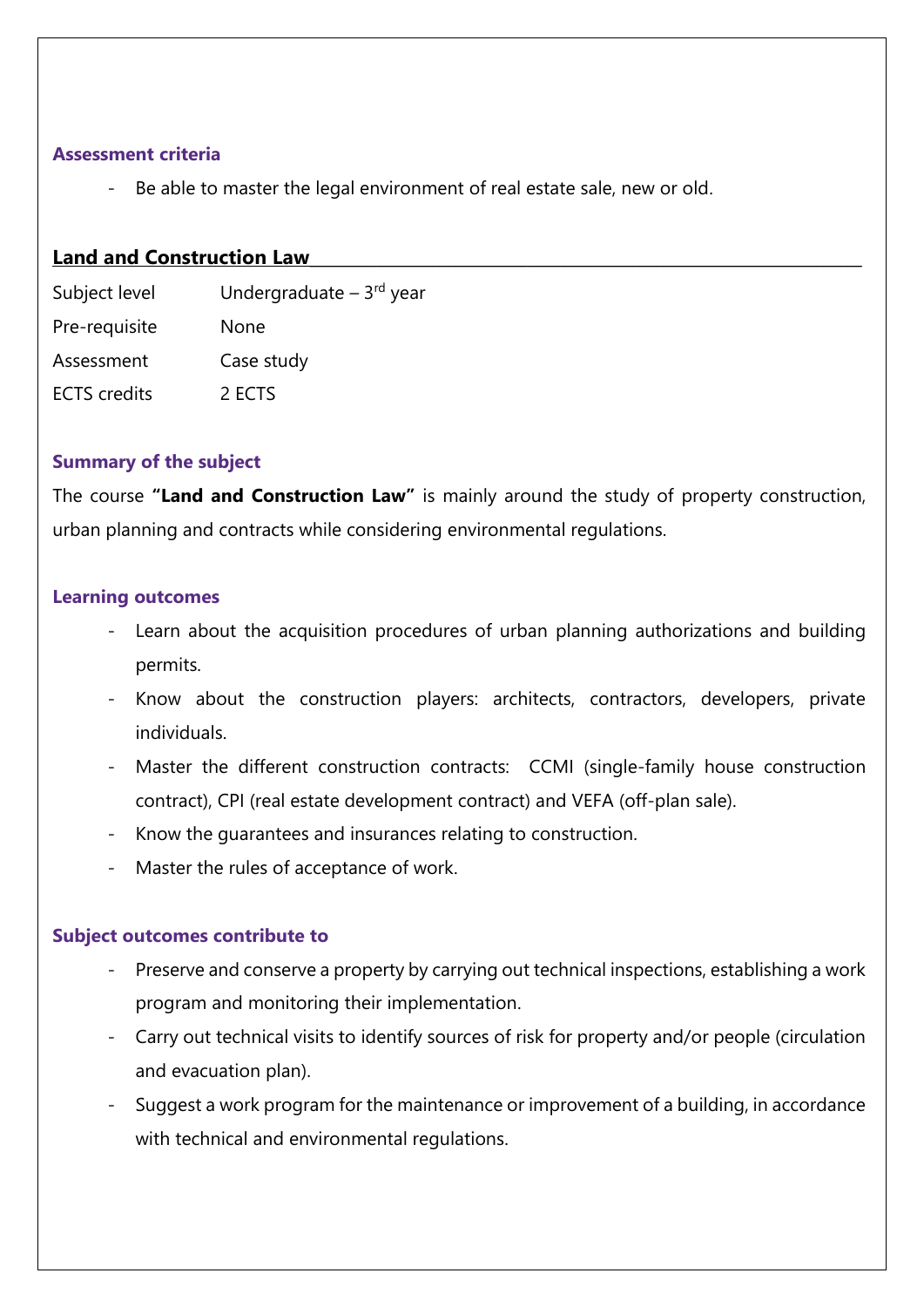- Ensure the proper work execution, including the claims management: approval of the professionals involved, insurance specific to the work, the work sites follow-up, respect of the budgets.

### **Learning and teaching methods**

The learning and teaching methods is based on a combination of theoretical content with studying practical cases. Students work closely with the professionals from real estate and are trained to reallife professional situations.

Evaluation of the subject combines continuous assessment and final written or oral examinations.

#### **Assessment criteria**

Be able to write an official report for the acceptance of work.

### <span id="page-5-0"></span>**Environment Law**

| Subject level       | Undergraduate $-3rd$ year |
|---------------------|---------------------------|
| Pre-requisite       | <b>None</b>               |
| Assessment          | Written exam              |
| <b>ECTS</b> credits | 2 ECTS                    |

#### **Summary of the subject**

The course **"Environment Law"** will help understand the various sustainable challenges that the construction sector must face.

#### **Learning outcomes**

- Master the basic principles of environment law and their operational applications in real estate.
- Learn the ecological transition vocabulary.
- Master the heating and environmental regulations regarding new construction and address the question of renovation.
- Be able to assess the potential characteristics of a property on this matter.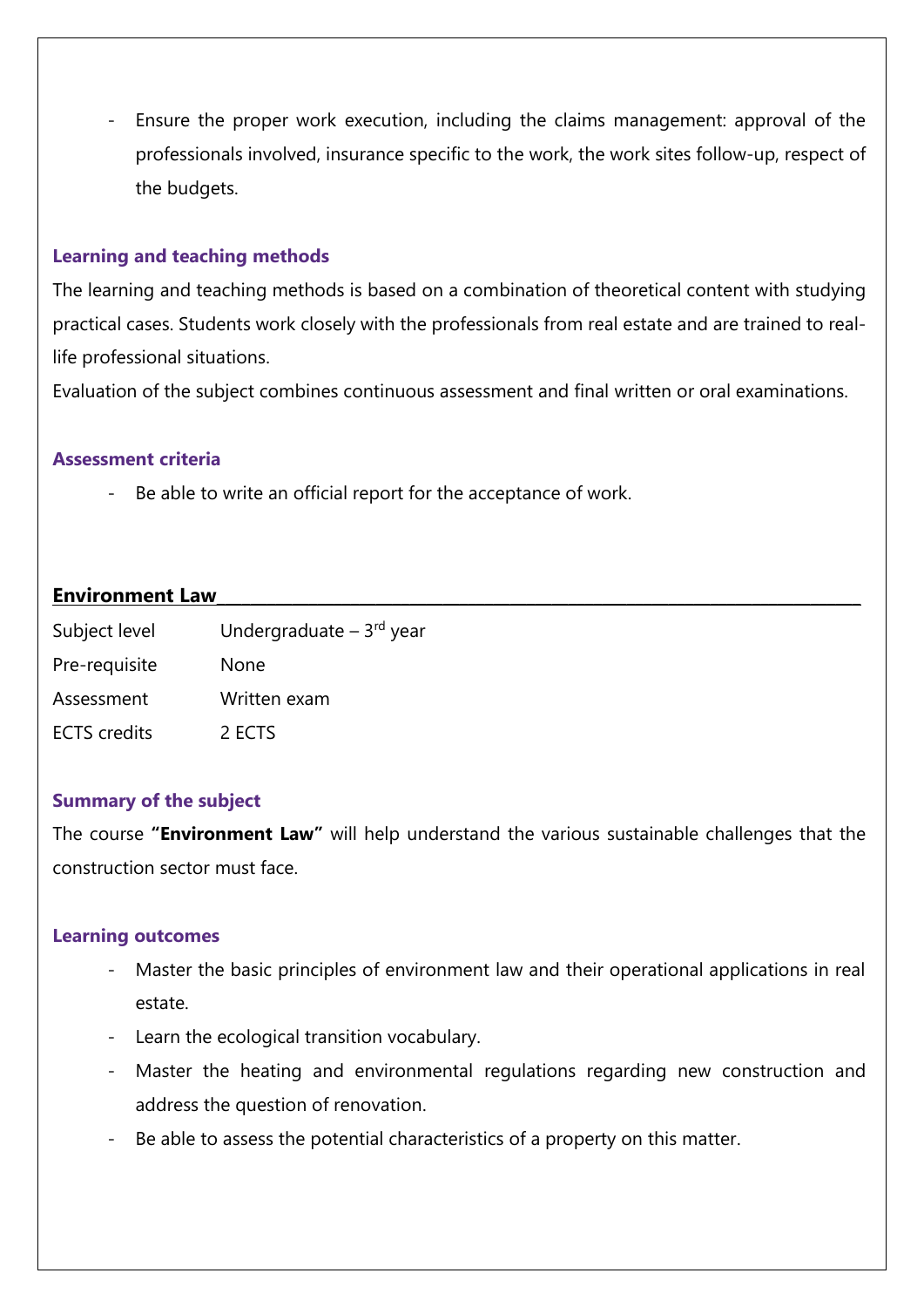- Know the French normative incitement to eco-construction.

#### **Subject outcomes contribute to**

- Search and interpret the pieces of information about the property's environment and market.
- Describe technically the property (surface area, layout, environmental norms).
- Master the financial and legal set-up of acquisition and rent of a real estate property.
- Suggest a construction program for the maintenance or the development of a property, in conformity with the technical and environmental regulations.

#### **Learning and teaching methods**

The learning and teaching methods is based on a combination of theoretical content with studying practical cases. Students work closely with the professionals from real estate and are trained to reallife professional situations.

Evaluation of the subject combines continuous assessment and final written or oral examinations.

#### **Assessment criteria**

Be able to identify the rule in environment law which matches with a particular situation.

#### <span id="page-6-0"></span>**Real Estate Taxation\_\_\_\_\_\_\_\_\_\_\_\_\_\_\_\_\_\_\_\_\_\_\_\_\_\_\_\_\_\_\_\_\_\_\_\_\_\_\_\_\_\_\_\_\_\_\_\_\_\_\_\_\_\_\_\_\_\_\_\_\_\_\_\_\_\_\_\_\_\_\_\_\_\_**

| Subject level       | Undergraduate - 3rd year |
|---------------------|--------------------------|
| Pre-requisite       | None                     |
| Assessment          | Written exam             |
| <b>ECTS</b> credits | 1 ECTS                   |

#### **Summary of the subject**

The course **"Real Estate Taxation**" will focus on property transactions with financial and legal frames.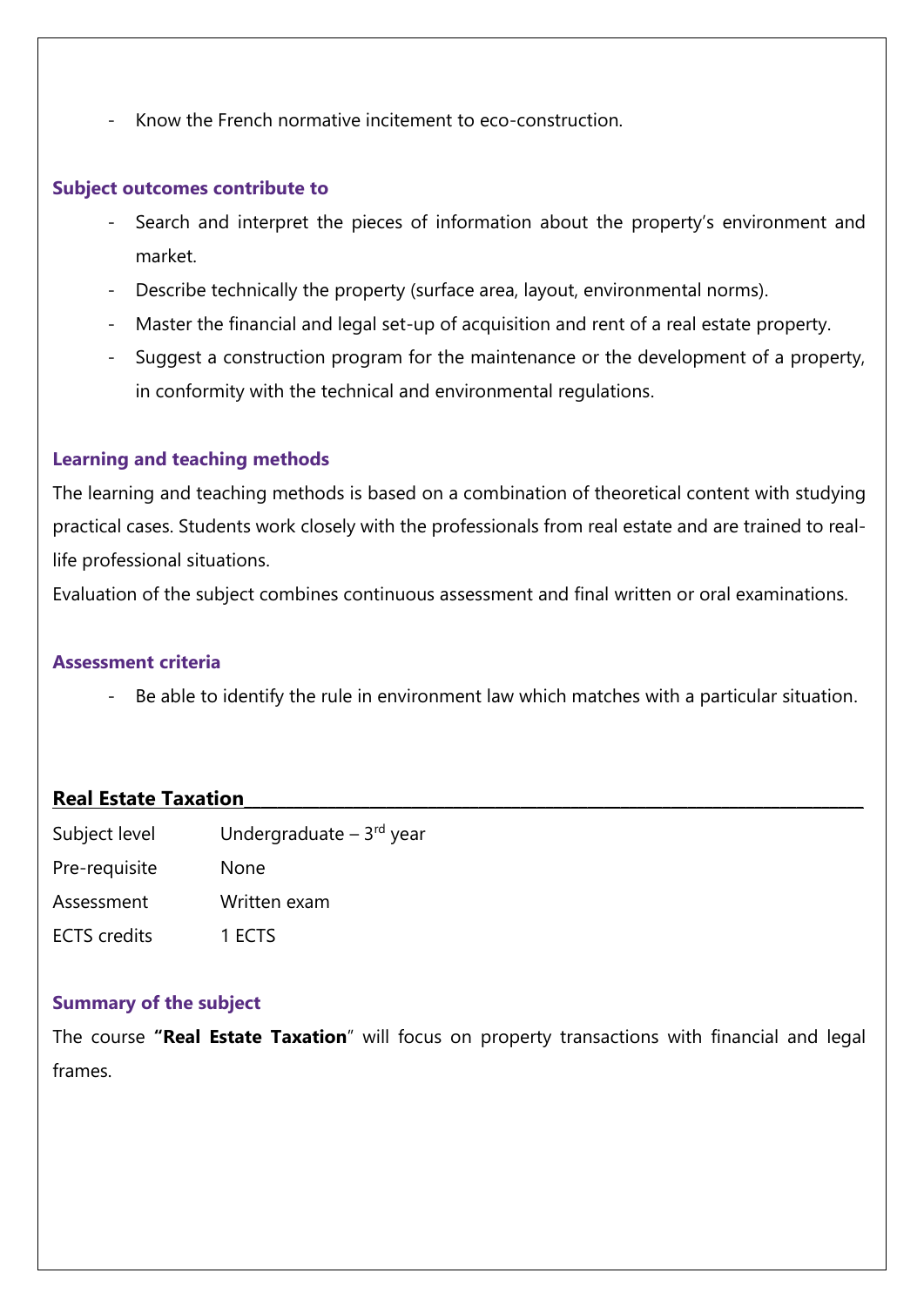#### **Learning outcomes**

Master taxation in transaction and real estate management positions.

## **Subject outcomes contribute to**

- Identify purchasing criteria and match them with an appropriate property.
- Master the financial and legal aspects of purchasing and renting a real estate property.
- Know the range of existing loans and determine the loan adapted to the client and their project.

## **Learning and teaching methods**

The learning and teaching methods is based on a combination of theoretical content with studying practical cases. Students work closely with the professionals from real estate and are trained to reallife professional situations.

Evaluation of the subject combines continuous assessment and final written or oral examinations.

#### **Assessment criteria**

- Be able to evaluate and anticipate the tax effects of the different real estate activities.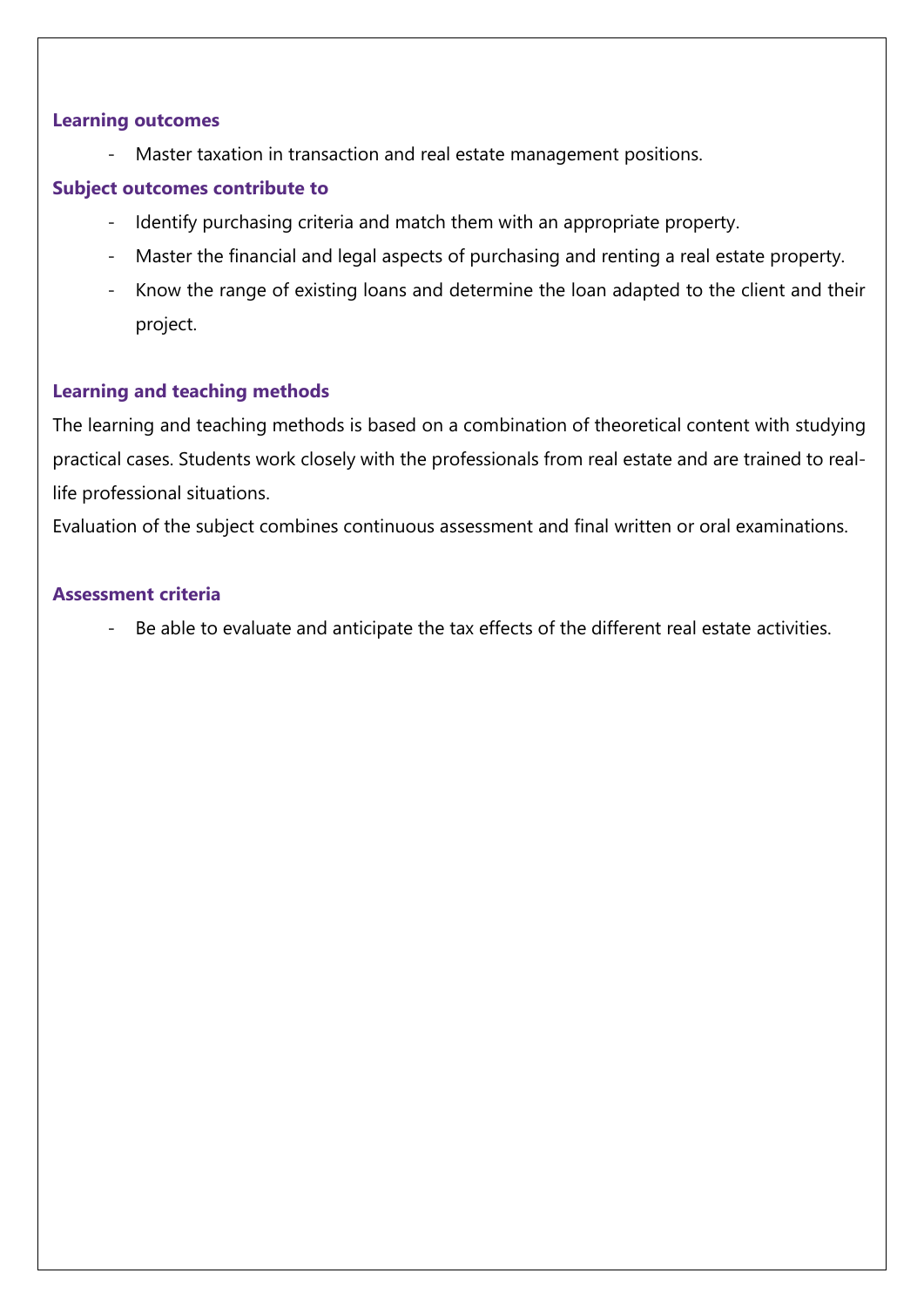## **MODULE – ECONOMICS AND MANAGEMENT (7 ECTS)**

## <span id="page-8-0"></span>**Management and co-ownership accounting**

Subject level **Undergraduate – 3<sup>rd</sup> year** Pre-requisite None Assessment Written exam ECTS credits 2 ECTS

## **Summary of the subject**

The course **"Management and co-ownership accounting"** deals with contracts and property accounts.

### **Learning outcomes**

- Be able to keep real estate accounts and keep construction accounts.
- Be able to give an account to the mandators.

## **Subject outcomes contribute to**

- Do the day-to-day management of the assigned property to optimise its profitability for the benefit of the parties (owner, user).
- Conclude the maintenance contracts of a co-ownership.
- Keep accounts of a building.

## **Learning and teaching methods**

The learning and teaching methods is based on a combination of theoretical content with studying practical cases. Students work closely with the professionals from real estate and are trained to reallife professional situations.

Evaluation of the subject combines continuous assessment and final written or oral examinations.

## **Assessment criteria**

Be able to know how to write accounts entries which trace the operations of real estate or co-ownership management.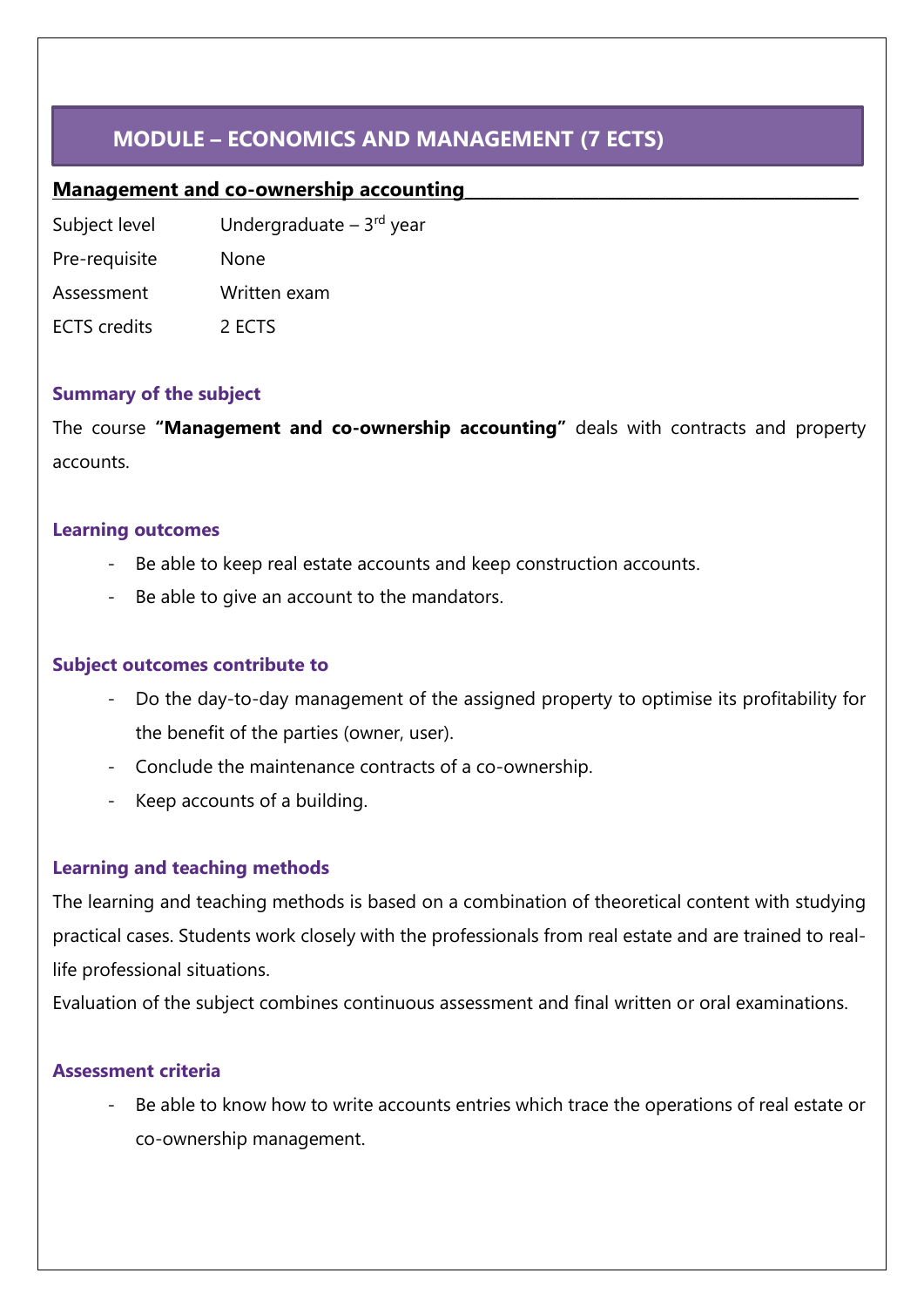## <span id="page-9-0"></span>**Urban Economics**

| Subject level       | Undergraduate $-3$ <sup>rd</sup> year |
|---------------------|---------------------------------------|
| Pre-requisite       | None                                  |
| Assessment          | Written exam                          |
| <b>ECTS</b> credits | 2 FCTS                                |

#### **Summary of the subject**

The course **"Urban Economics"** focuses on the city internal organizations, policies, and stakes.

### **Learning outcomes**

- Know how to analyse the evolution of the urban system.
- Master the internal organization of cities and its transformations.
- Learn the city policy levers.

### **Subject outcomes contribute to**

- Research and interpret information on the market and the property environment.
- Suggest a program of work for the building maintenance or upgrade, in compliance with technical and environmental regulations.

## **Learning and teaching methods**

The learning and teaching methods is based on a combination of theoretical content with studying practical cases. Students work closely with the professionals from real estate and are trained to reallife professional situations.

Evaluation of the subject combines continuous assessment and final written or oral examinations.

- Be able to understand the city policy and the urban evolution.
- Be able to identify new models.
- Be able to identify the players.
- Be able to understand the city functioning and its development.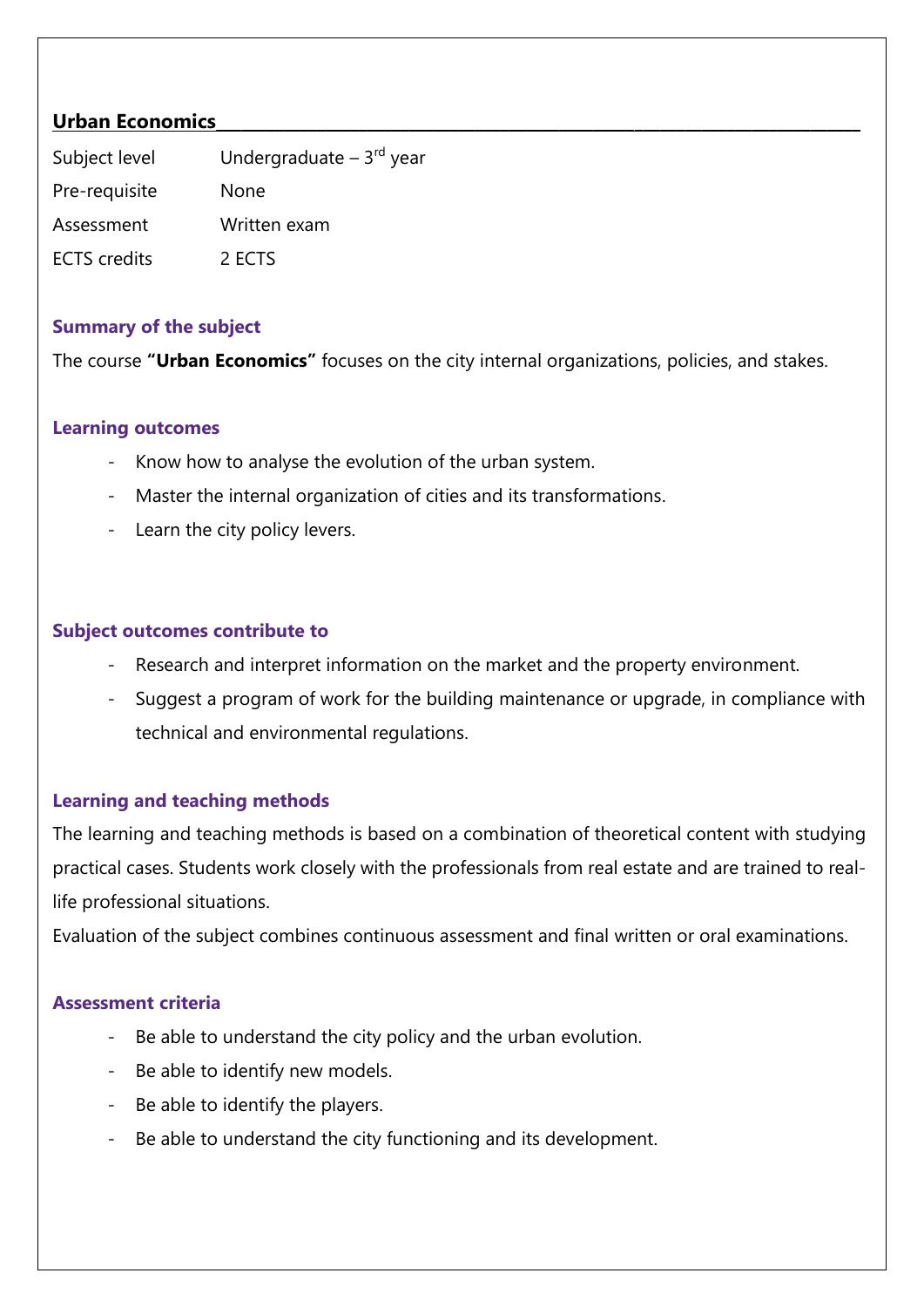## <span id="page-10-0"></span>**Project Management – How to create a Real Estate Agency**

Subject level **Undergraduate – 3<sup>rd</sup> year** Pre-requisite None Assessment Case study ECTS credits 2 ECTS

### **Summary of the subject**

The course **"Project Management"** will empathize on project creation with the development of a business plan and all the different tools necessary to an agency creation.

### **Learning outcomes**

- Master the management of a project and the drawing up of its business plan.
- Learn about the necessary procedures to the creation of an agency.

### **Subject outcomes contribute to**

- Implement prospecting methods and techniques to develop commercial activity.
- Lead the sales team.
- Build up a network of contacts and develop their loyalty, follow the business sector life and evolution.

## **Learning and teaching methods**

The learning and teaching methods is based on a combination of theoretical content with studying practical cases. Students work closely with the professionals from real estate and are trained to reallife professional situations.

Evaluation of the subject combines continuous assessment and final written or oral examinations.

- Be able to use the tools, legal, technical, and financial knowledge necessary to carry out a project.
- Be able to use the tools, legal, technical, and financial knowledge in the creation of an agency (*assessed with the case study*).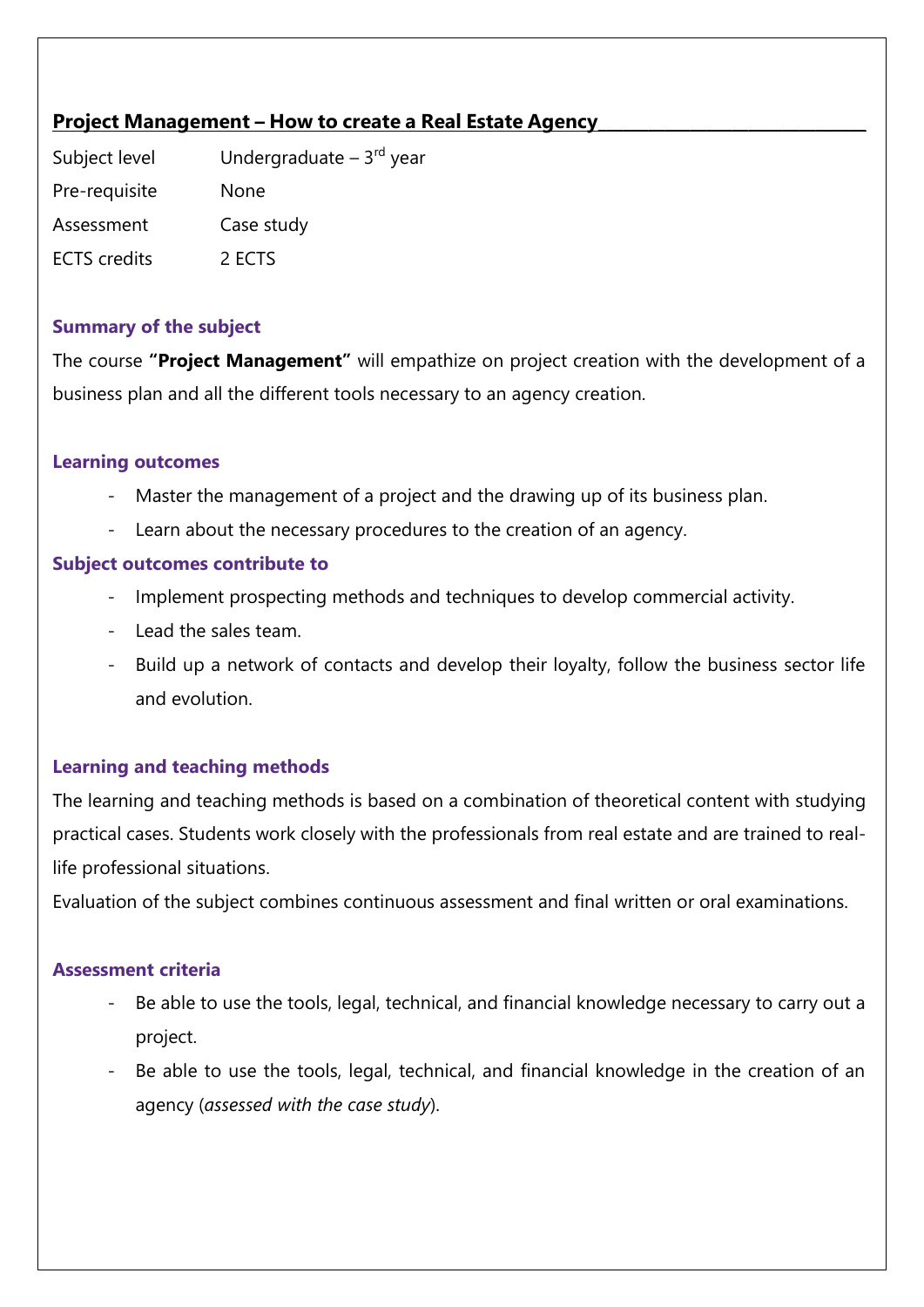## <span id="page-11-0"></span>**Team Management**

| Subject level       | Undergraduate $-3$ <sup>rd</sup> year |
|---------------------|---------------------------------------|
| Pre-requisite       | <b>None</b>                           |
| Assessment          | Oral and/or essay                     |
| <b>ECTS</b> credits | 1 ECTS                                |

### **Summary of the subject**

The course **"Team Management"** will help understand different approaches on how to lead a team efficiently and how to make it work together and achieve the set goals.

#### **Learning outcomes**

- Know what a team is and its dynamics.
- Be able to identify the strengths of current team management methods.
- Know how to identify the current problems of motivation at work.
- Master the different approaches to leadership and identify the conditions for their effective implementation.

#### **Subject outcomes contribute to**

- Use the prospection methods and technics to develop the commercial activity.
- Lead the commercial team.
- Constitute and lead a team of co-workers.

## **Learning and teaching methods**

The learning and teaching methods is based on a combination of theoretical content with studying practical cases. Students work closely with the professionals from real estate and are trained to reallife professional situations.

Evaluation of the subject combines continuous assessment and final written or oral examinations.

- Be able to use management methods adapted to the team.
- Know the rights and obligations of the employer and the employee (discipline, health, and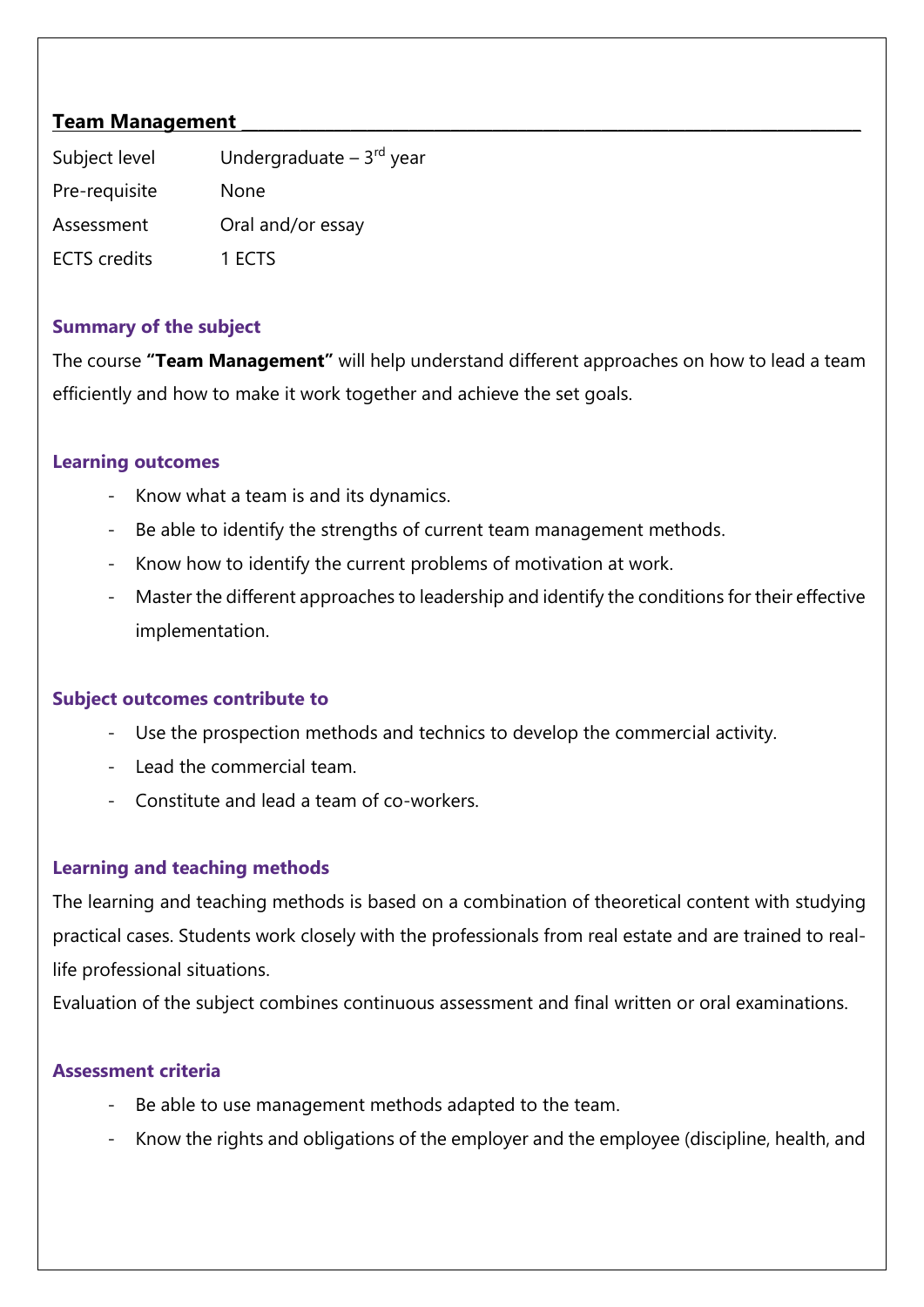safety at work).

- Know the team management methods and the motivation issues at work and uses them to deal with the cases presented.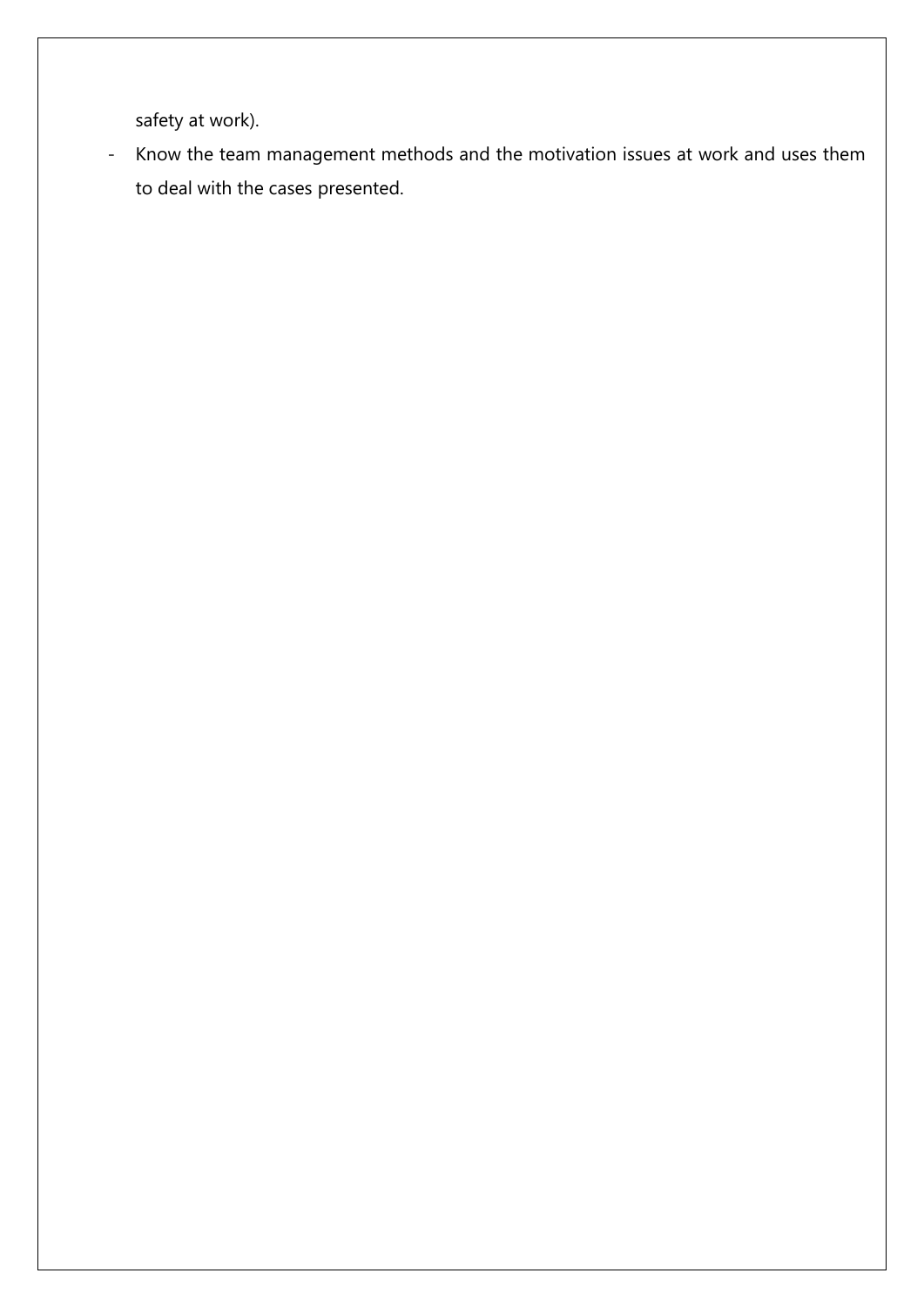## **MODULE – PLANNING AND BUILDING (5 ECTS)**

## <span id="page-13-0"></span>**Co-ownership and Maintenance Regulations \_\_\_\_\_\_\_\_\_\_\_\_\_\_\_\_\_\_\_\_\_\_\_\_\_\_\_\_\_\_\_\_\_\_\_\_\_\_\_\_\_\_\_\_\_\_**

Subject level **Undergraduate – 3<sup>rd</sup> year** Pre-requisite None Assessment Oral and/or essay ECTS credits 1 ECTS

## **Summary of the subject**

The course **"Co-ownership and Maintenance regulations"** focuses on mandatory and maintenance work related to the building management while managing its maintenance manual.

#### **Learning outcomes**

- Be informed of the obligations of the manager and the trustee in terms of work: mandatory improvement, maintenance or compliance work, thermal diagnostics (energy saving, sustainable development).
- Be able to set up and monitor a building maintenance booklet.
- Be able to keep and produce, monitor, and advise on the control of the co-ownership budget.
- Master the claims management.

#### **Subject outcomes contribute to**

- Preserve and maintain a property by carrying out technical inspections, setting up a work program, and monitoring their implementation.
- Carry out technical inspections to identify risk sources for property and/or people (traffic and evacuation plan).
- Suggest a work program for the building maintenance or improvement, in compliance with technical and environmental regulations.
- Ensure the proper execution of the work, including the claims management: professionals' approval involved, specific insurance for the work, work site monitoring, respect of the budgets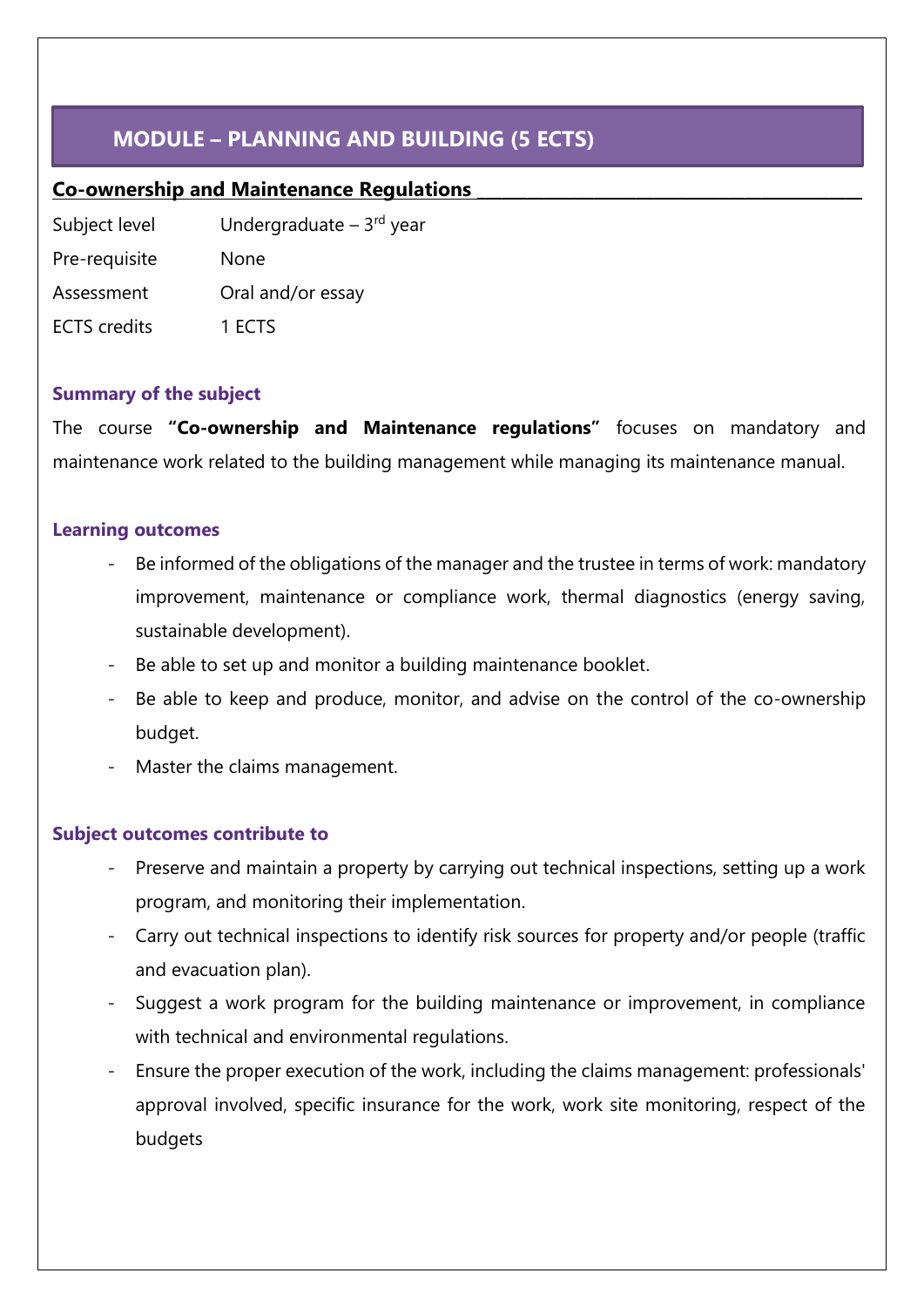The learning and teaching methods is based on a combination of theoretical content with studying practical cases. Students work closely with the professionals from real estate and are trained to reallife professional situations.

Evaluation of the subject combines continuous assessment and final written or oral examinations.

### **Assessment criteria**

<span id="page-14-0"></span>Be able to tell the difference between compulsory work and improvements work and master the structure of the building service manual.

## **Property Valuation**

| Subject level       | Undergraduate - 3rd year |
|---------------------|--------------------------|
| Pre-requisite       | None                     |
| Assessment          | Oral and/or essay        |
| <b>ECTS</b> credits | 1 ECTS                   |

## **Summary of the subject**

The course **"Property Valuation"** introduces the concept of property valuation with its different methods and types.

#### **Learning outcomes**

- Master the difference between valuation and appraise value.
- Be able to define the different types of value.
- Be able to indicate the different methods of expert valuation.
- Know how to implement, on a simple case study, the comparison method.

#### **Subject outcomes contribute to**

Know how to value a property.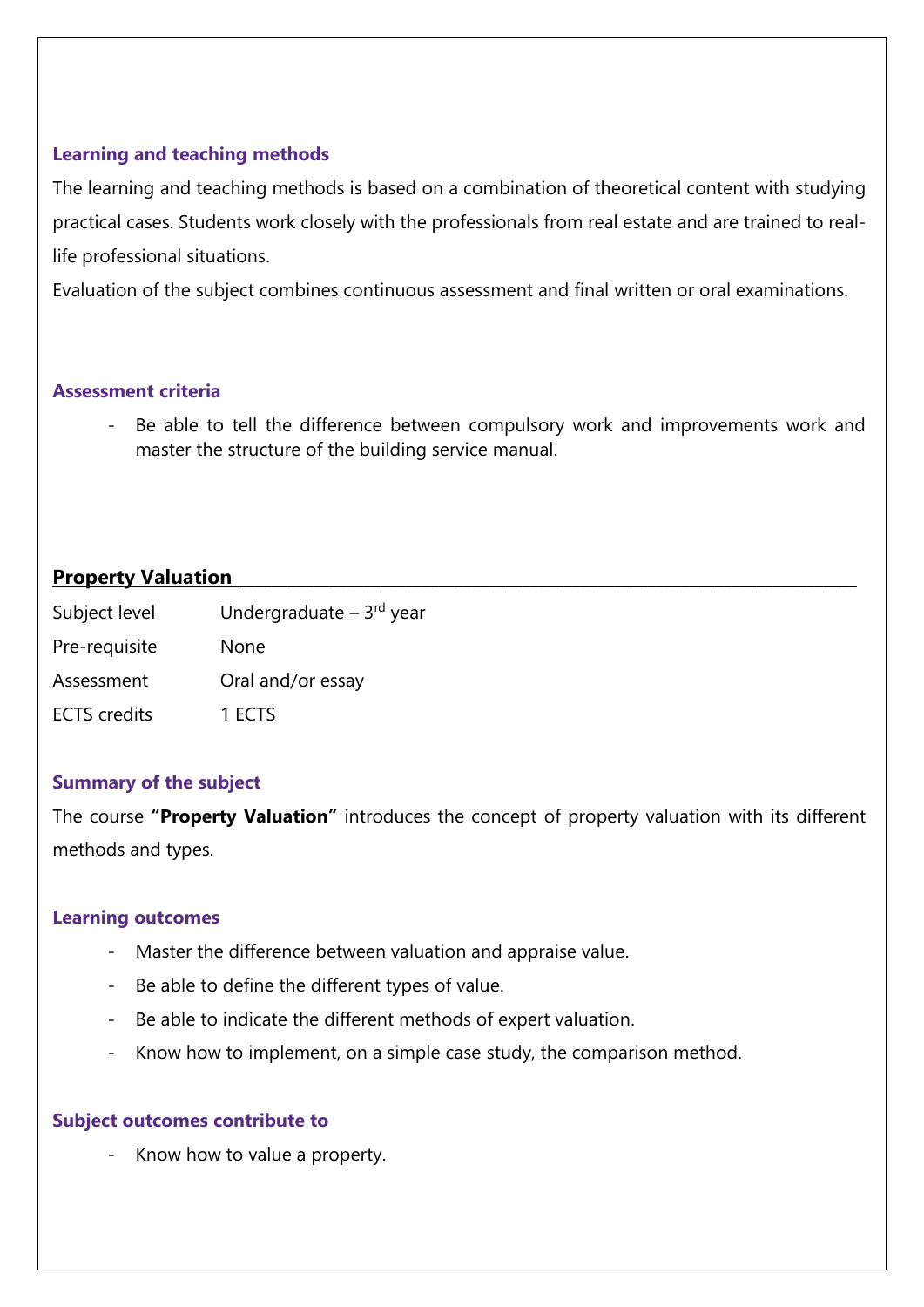- Provide a technical description of the property (surface area, layout, environmental standards).
- Carry out technical inspections to identify sources of risk for goods and/or people (traffic and evacuation plan).
- Build up and maintain a network of contacts, follow the life and evolution of the sector of activity.

The learning and teaching methods is based on a combination of theoretical content with studying practical cases. Students work closely with the professionals from real estate and are trained to reallife professional situations.

Evaluation of the subject combines continuous assessment and final written or oral examinations.

#### **Assessment criteria**

Be able to do a real estate appraisal by applying the method by comparison.

#### <span id="page-15-0"></span>**Real Estate Development: Planning and Subdivision\_\_\_\_\_\_\_\_\_\_\_\_\_\_\_\_\_\_\_\_\_\_\_\_\_\_\_\_\_\_\_\_\_\_\_\_\_\_\_**

| Subject level       | Undergraduate $-3$ <sup>rd</sup> year |
|---------------------|---------------------------------------|
| Pre-requisite       | <b>None</b>                           |
| Assessment          | Essay                                 |
| <b>ECTS</b> credits | 1 ECTS                                |

#### **Summary of the subject**

The course **"Real Estate Development: Planning and Subdivision"** enables to understand the development operations of subdivisions with the different stages and the related requirements.

#### **Learning outcomes**

- Understand the actors of a development operation.
- Be able to analyse the urban planning documents for these operations.
- Know how to evaluate a constructability potential.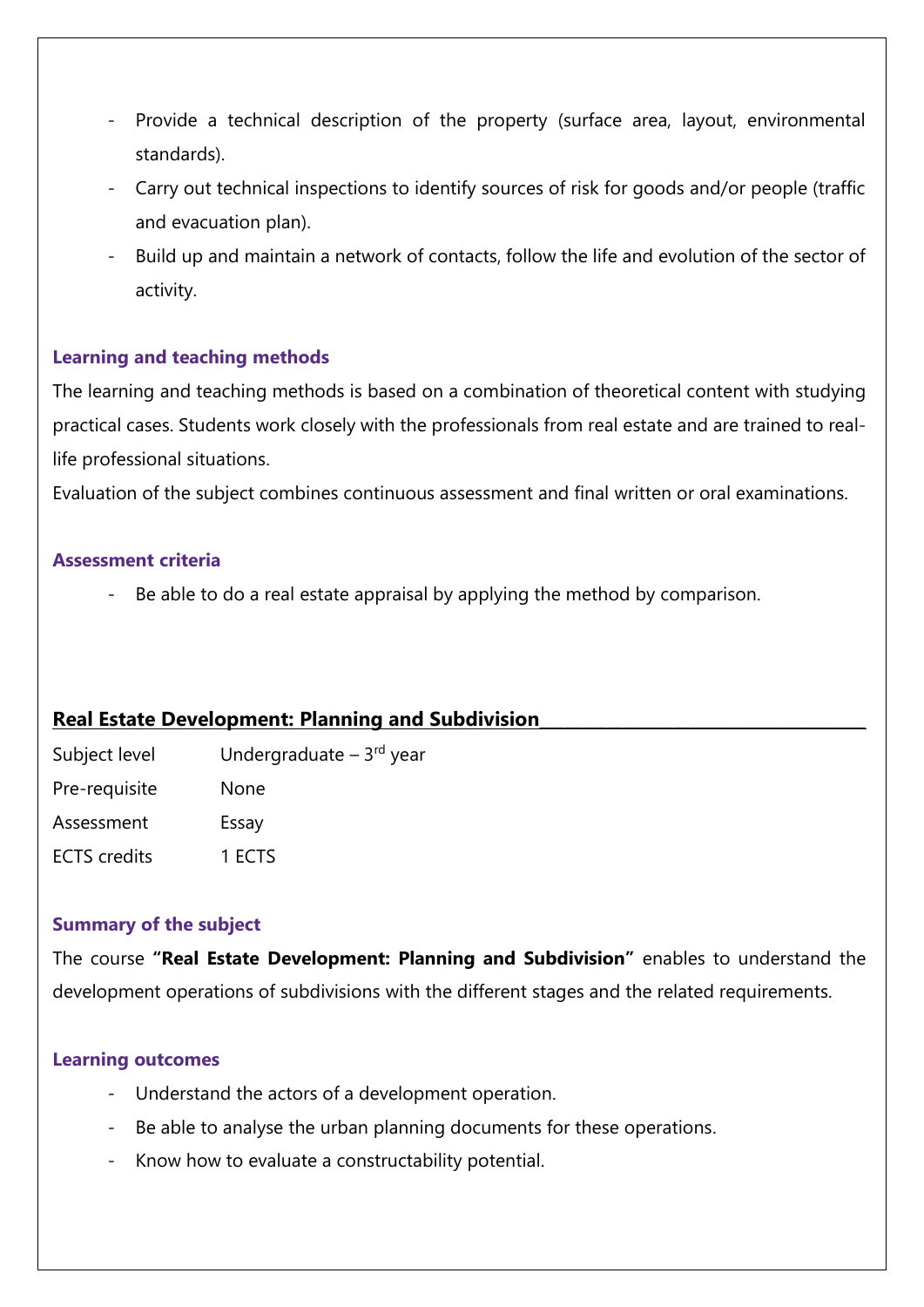Be able to define a program and to set up a subdivision operation: permit, contractors, owner.

#### **Subject outcomes contribute to**

- Research and interpret information on the market and the property environment.
- Know how to draw up the documents required for the sale of a new or old building, or for renting.
- Build up a network of contacts and develop their loyalty, follow the business sector life and evolution.

## **Learning and teaching methods**

The learning and teaching methods is based on a combination of theoretical content with studying practical cases. Students work closely with the professionals from real estate and are trained to reallife professional situations.

Evaluation of the subject combines continuous assessment and final written or oral examinations.

#### **Assessment criteria**

Be able to set up a subdivision operation legally and financially in compliance with urban planning regulations.

## <span id="page-16-0"></span>**Housing and Sustainable Development**

| Undergraduate $-3rd$ year |
|---------------------------|
| None                      |
| Case study                |
| 2 ECTS                    |
|                           |

## **Summary of the subject**

The course **"Housing and Sustainable Development"** deals with the sustainable development stakes regarding the works and the management of a habitat.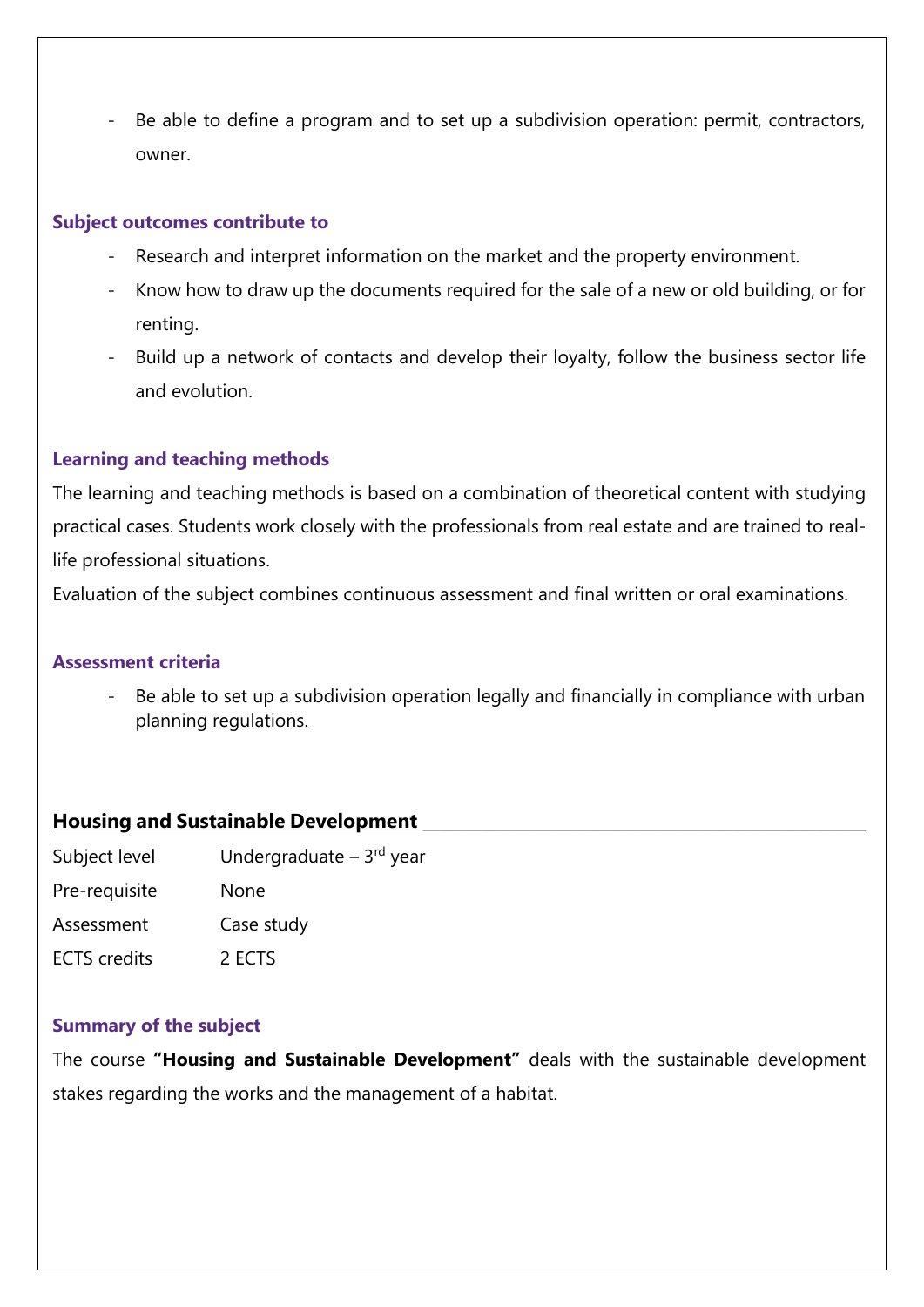#### **Learning outcomes**

- Know the challenges of sustainable development for housing.
- Master the environmental regulations applicable to housing, accommodation and to the living environment and their evolution perspectives.
- Master the eco-design methods, tools, and technics applicable to housing and living environment.
- Be able to set up efficient and innovative housing projects.

### **Subject outcomes contribute to**

- Know how to build a property appraisal.
- Search and interpret the pieces of information about the property environment and market.
- Describe technically the property (surface area, layout, environmental norms).
- Produce the argumentative valuation of a real estate.
- Protect and conserve a property by organising technical viewings, establishing a work program, and monitoring their execution.
- Make technical viewings to detect the sources of risks for the properties and/or the people (circulation and evacuation map).
- Suggest a construction program for the maintenance or the development of a property, in conformity with the technical and environmental regulations.
- Ensure the proper execution of the work, including the claims management: approval of the intervening professionals, insurance specific to the work, monitoring of the construction works, respect of the budgets.

## **Learning and teaching methods**

The learning and teaching methods is based on a combination of theoretical content with studying practical cases. Students work closely with the professionals from real estate and are trained to reallife professional situations.

Evaluation of the subject combines continuous assessment and final written or oral examinations.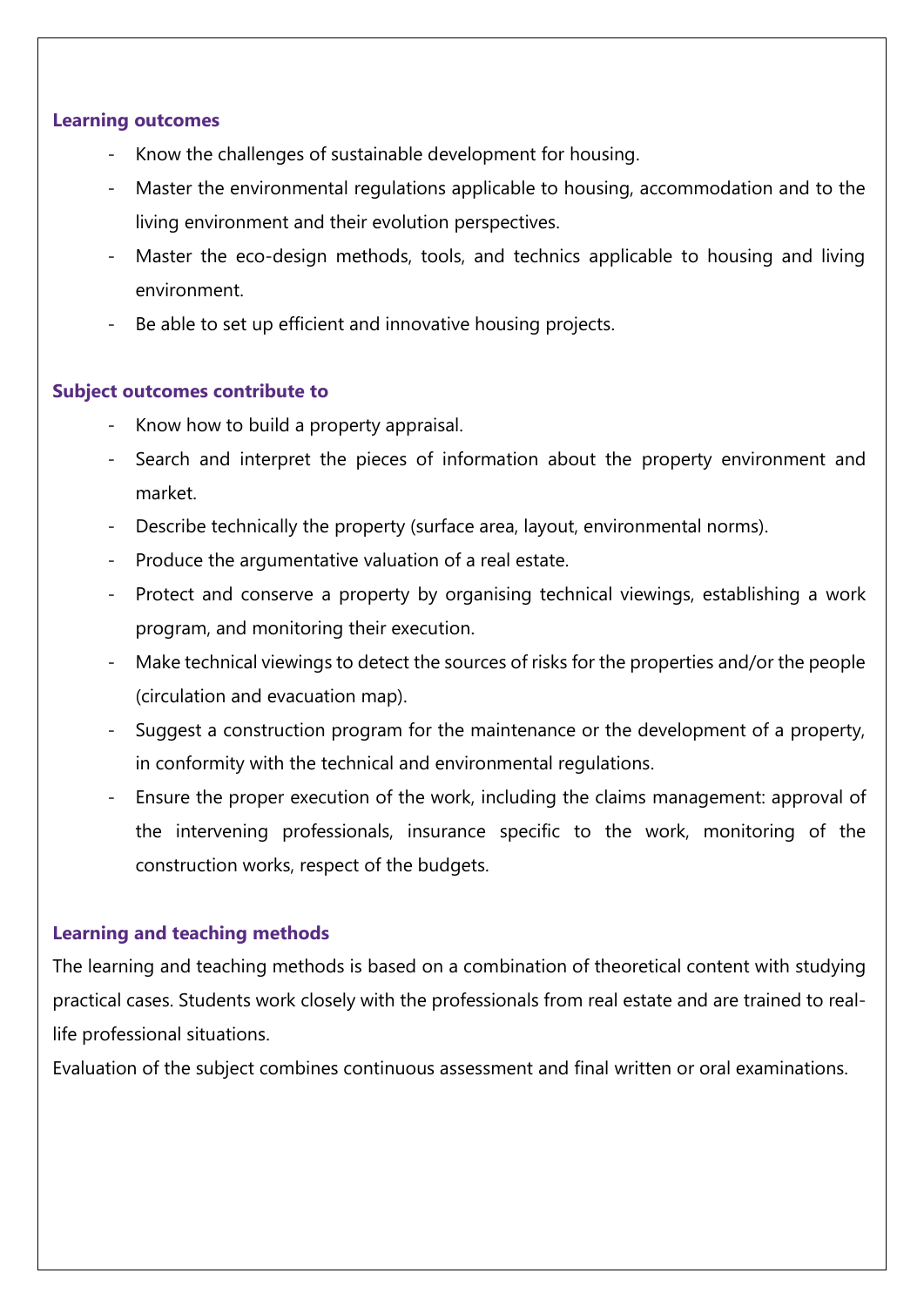- Be able to master the environmental regulations applicable to housing.
- Be able to use the environmental regulations applicable to housing to recommend adaptation work.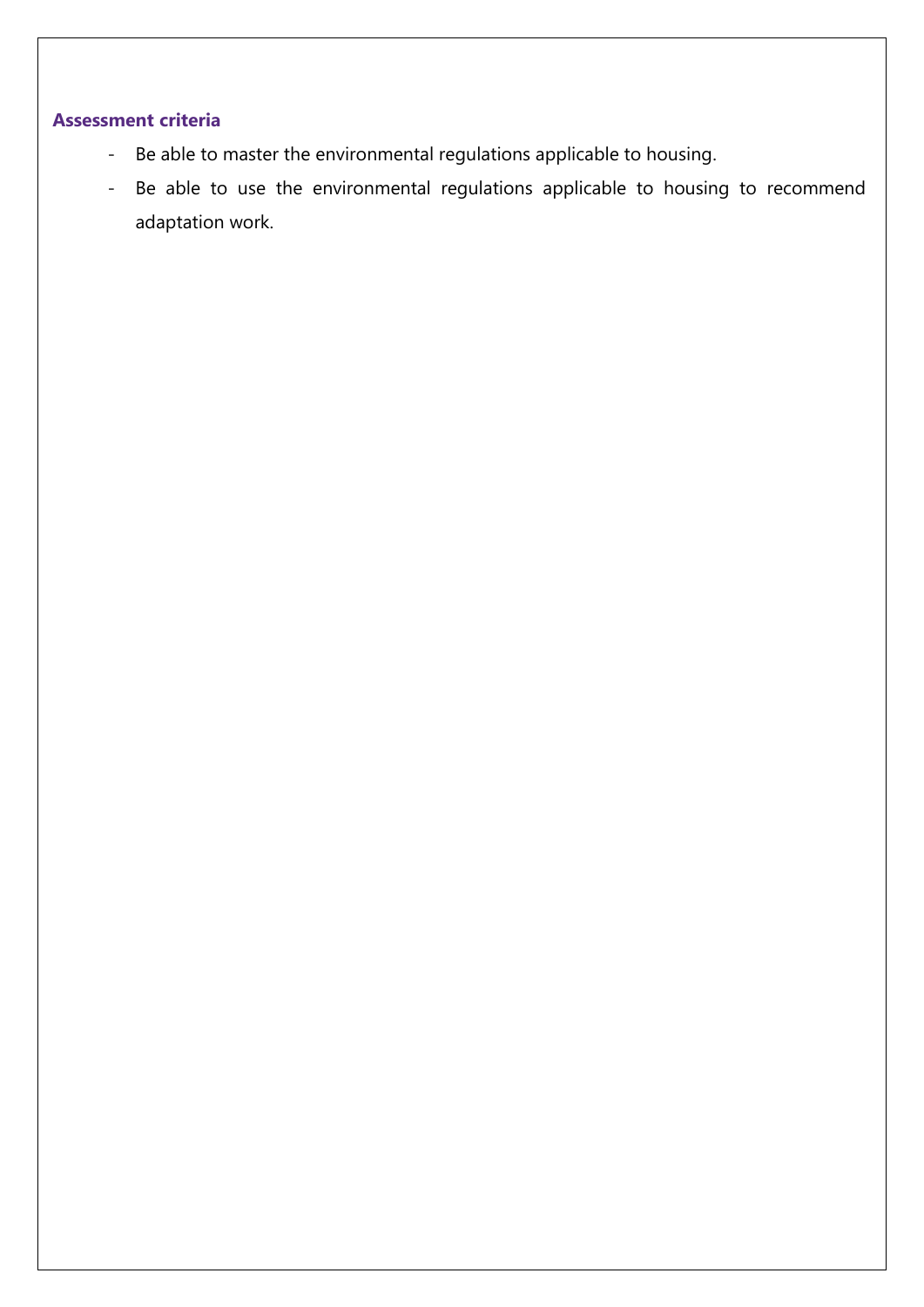## **MODULE – REAL ESTATE (7 ECTS)**

### <span id="page-19-0"></span>**Rental Management \_\_\_\_\_\_\_\_\_\_\_\_\_\_\_\_\_\_\_\_\_\_\_\_\_\_\_\_\_\_\_\_\_\_\_\_\_\_\_\_\_\_\_\_\_\_\_\_\_\_\_\_\_\_\_\_\_\_\_\_\_\_\_\_\_\_\_\_\_\_\_\_\_**

| Subject level       | Undergraduate $-3rd$ year |
|---------------------|---------------------------|
| Pre-requisite       | None                      |
| Assessment          | Written exam              |
| <b>ECTS</b> credits | 1 ECTS                    |

### **Summary of the subject**

The course **"Rental Management"** enables to understand the administration of the rental contract with the guarantees linked to this contract.

#### **Learning outcomes**

Practice of rental management I:

- Be able to advise the taking of quarantees or securities (surety bond, security deposit, unpaid rent insurance, la GLI (unpaid rent guarantee), la GUL (rents universal guarantee) …).
- Know how to proceed with the revaluation of a rent and its uncapping.
- Be able to be the intermediary between the owner and the tenant to advise them both at best for the defence of their interests.

Practice of rental management II:

- Know how to facilitate an ingoing or outgoing fixtures inventory.
- Be able to verify the elements of the DDT (technical diagnosis file).
- Know the particularities of furnished rental.

#### **Subject outcomes contribute to**

- Use the prospection methods and technics to develop the commercial activity.
- Search and interpret the pieces of information about the property environment and market.
- Describe technically the property (surface area, layout, environmental norms).
- Produce the argumentative valuation of a real estate.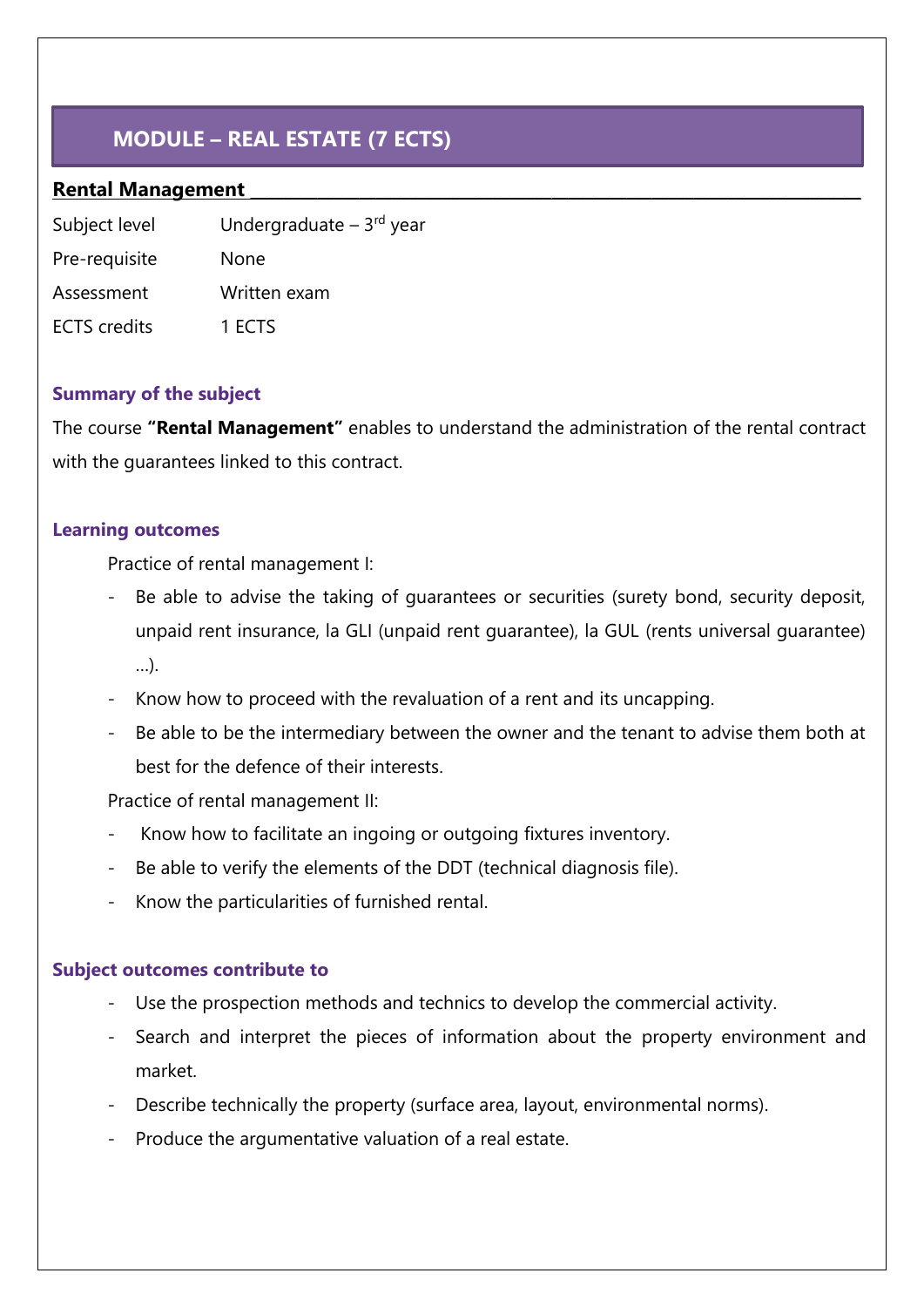- Identify the financial capacity and the needs of a client.
- Identify the financial capacity of a client.
- Be able to constitute the documents going along the sale of a new or old real estate, or the rent.
- Do the day-to-day management of the assigned property to optimise its profitability for the benefit of the parties (owner, user).
- Advise the client for a lease termination or renewal, the rent review.

The learning and teaching methods is based on a combination of theoretical content with studying practical cases. Students work closely with the professionals from real estate and are trained to reallife professional situations.

Evaluation of the subject combines continuous assessment and final written or oral examinations.

### **Assessment criteria**

- Be able to identify and to apply the regulatory framework in force.
- Be able to implement a management and a conservation strategy for the property.

## <span id="page-20-0"></span>**Business Ethics**

| Subject level       | Undergraduate $-3rd$ year |
|---------------------|---------------------------|
| Pre-requisite       | None                      |
| Assessment          | Exam                      |
| <b>ECTS</b> credits | 1 FCTS                    |

## **Summary of the subject**

The course **"Business Ethics"** focuses on business practices with the application of certain principles or values.

#### **Learning outcomes**

Master the ethical and deontological rules of the real estate business.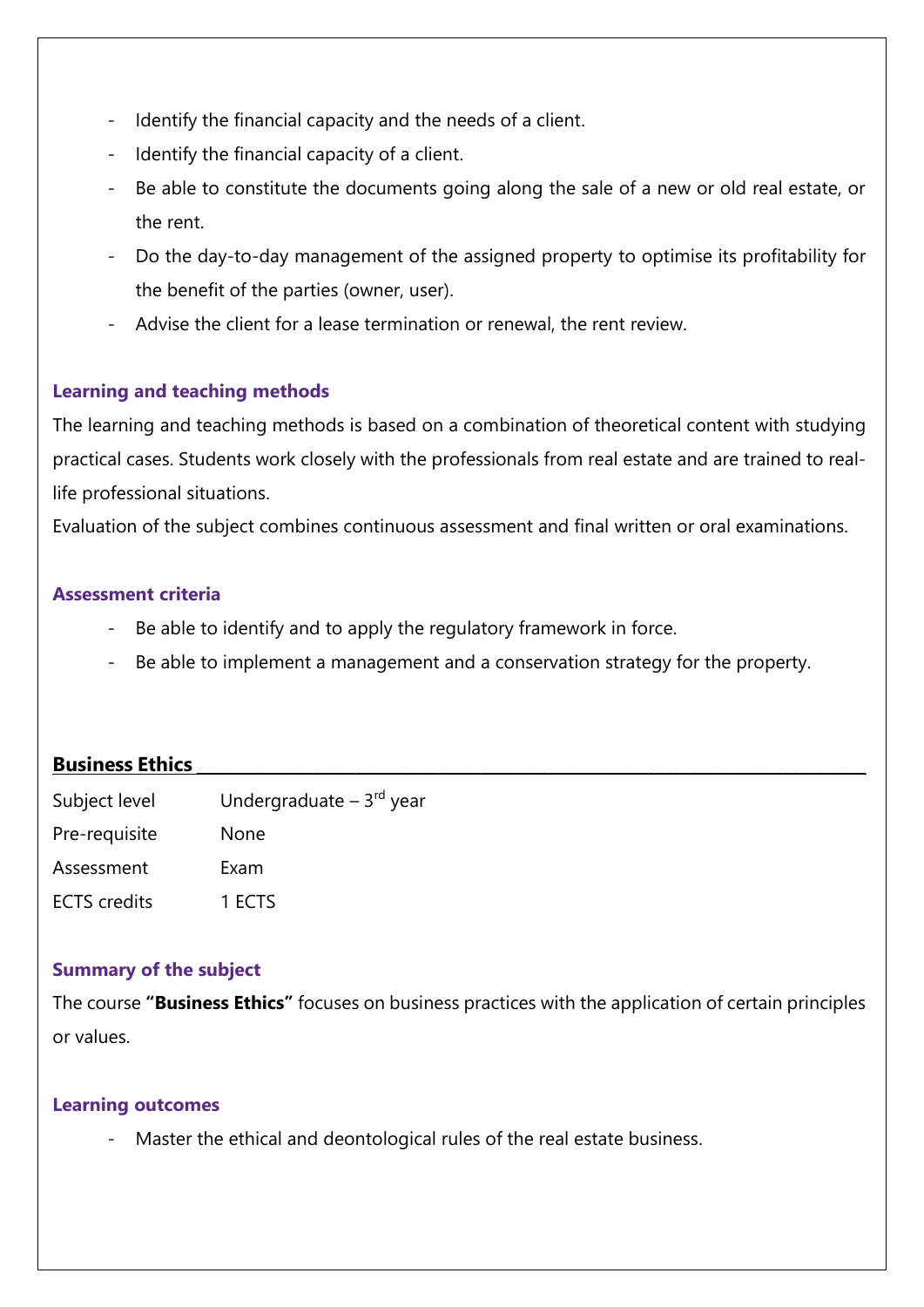- Know the civil and criminal liability of the real estate professional and master the protection of its activity.

#### **Subject outcomes contribute to**

Create and develop a loyal contact network, monitor the business sector life and evolution.

#### **Learning and teaching methods**

The learning and teaching methods is based on a combination of theoretical content with studying practical cases. Students work closely with the professionals from real estate and are trained to reallife professional situations.

Evaluation of the subject combines continuous assessment and final written or oral examinations.

#### **Assessment criteria**

- Be able to develop a proactive behaviour towards the business sector.

#### <span id="page-21-0"></span>**Co-ownership Management \_\_\_\_\_\_\_\_\_\_\_\_\_\_\_\_\_\_\_\_\_\_\_\_\_\_\_\_\_\_\_\_\_\_\_\_\_\_\_\_\_\_\_\_\_\_\_\_\_\_\_\_\_\_\_\_\_\_\_\_\_\_\_\_\_**

| Subject level       | Undergraduate $-3rd$ year |
|---------------------|---------------------------|
| Pre-requisite       | None                      |
| Assessment          | Written exam              |
| <b>ECTS</b> credits | 2 ECTS                    |

#### **Summary of the subject**

The course **"Co-ownership Management"** focuses on co-ownerships administration and all the related regulations.

#### **Learning outcomes**

- Understand the different categories of co-ownership charges.
- Master the unpaid charges recovery.
- Know about property transfer (role of the trustee / seller and buyer).
- Master the effects of the creation of a secondary syndicate on the charges and the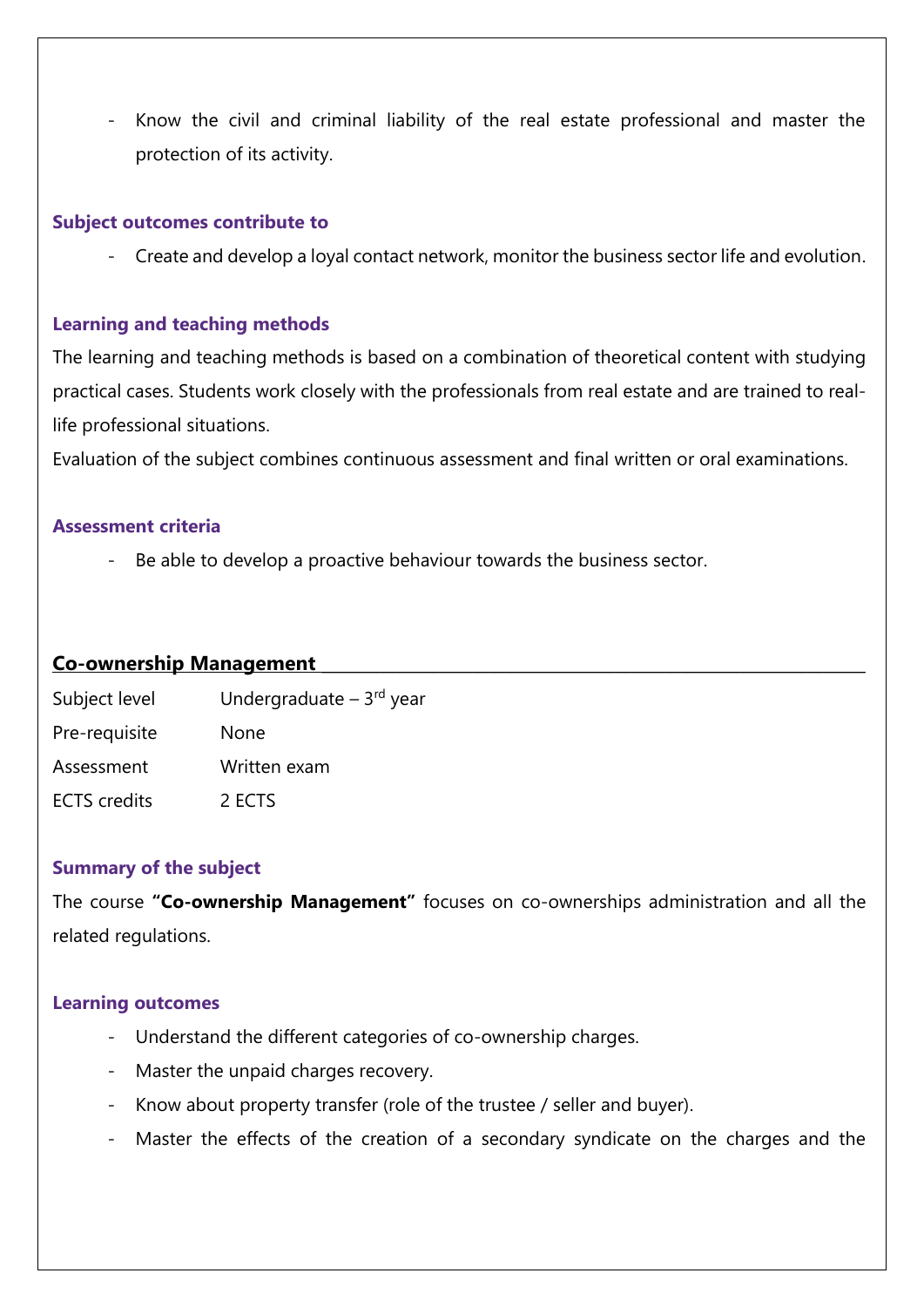regulations.

- Mastering the splitting of a co-ownership.
- Being able to manage a co-ownership in difficulty.

### **Subject outcomes contribute to**

- Preserve and maintain a property by carrying out technical visits, establishing a program of work, and monitoring their implementation.
- Carry out technical inspections to identify sources of risk for property and/or people (traffic and evacuation plan)
- Suggest a work program for the maintenance or improvement of a building, in compliance with technical and environmental regulations
- Ensure the work proper execution, including the claims management: approval of the professionals involved, insurance specific to the work, monitoring of the work sites, respect of the budgets.
- Ensure the current management of the entrusted property to optimize its profitability in the interest of the parties (owner, user).
- Subscribe to the maintenance and repair contracts of a co-ownership.
- Keep the building accounts.
- Know how to prepare and manage a co-owners' meeting.

## **Learning and teaching methods**

The learning and teaching methods is based on a combination of theoretical content with studying practical cases. Students work closely with the professionals from real estate and are trained to reallife professional situations.

Evaluation of the subject combines continuous assessment and final written or oral examinations.

## **Assessment criteria**

Be able to manage every type of co-ownership legally, technically, administratively, and financially.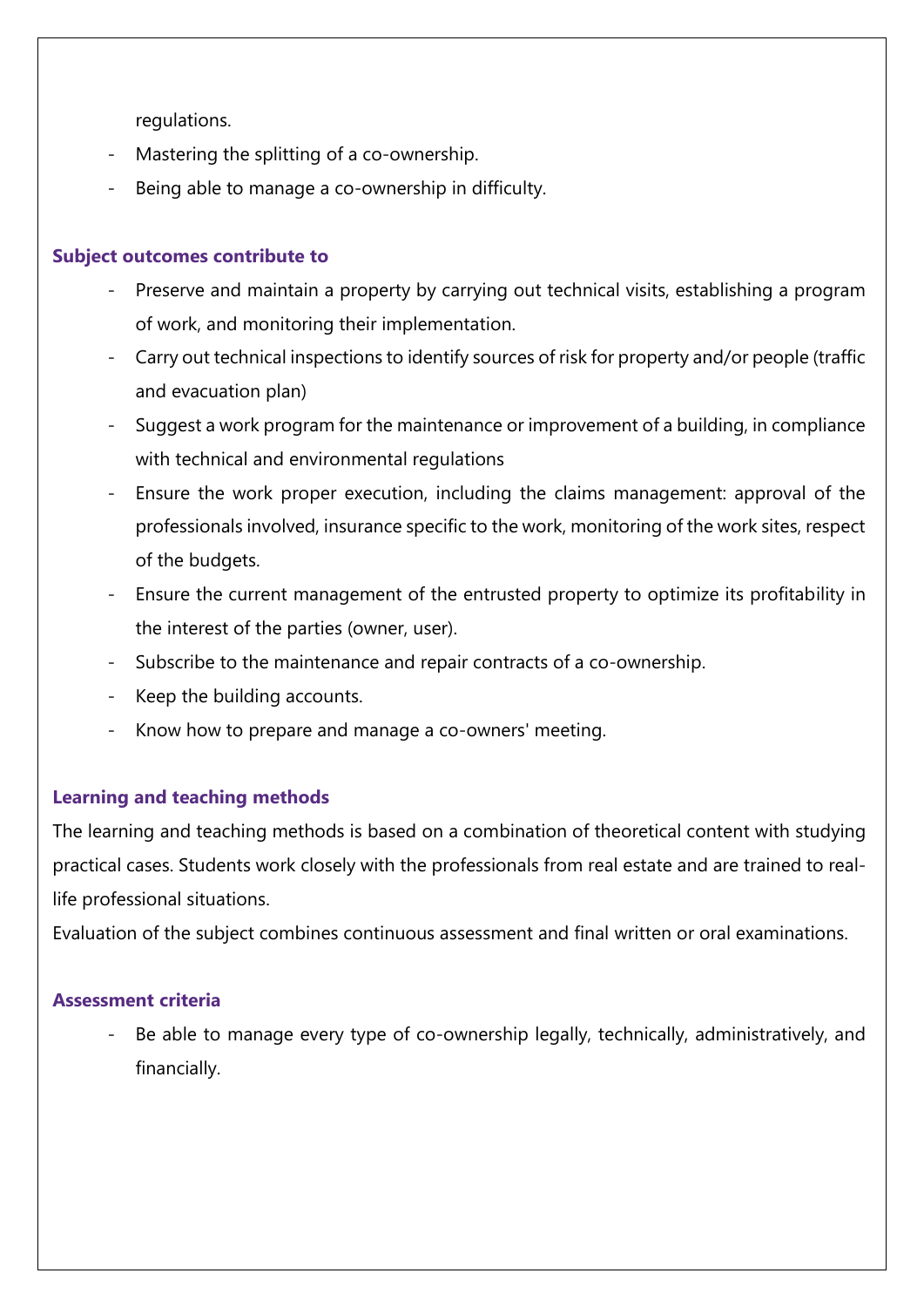## <span id="page-23-0"></span>**Commercial Real Estate and Investment in Tertiary \_\_\_\_\_\_\_\_\_\_\_\_\_\_\_\_\_\_\_\_\_\_\_\_\_\_\_\_\_\_\_\_\_\_\_\_\_\_**

Subject level **Undergraduate – 3<sup>rd</sup> year** Pre-requisite None Assessment Case study ECTS credits 2 ECTS

### **Summary of the subject**

The course **"Commercial Real Estate and Investment in Tertiary"** emphasizes on real estate market related to properties purchase, sale, and rental for service professions.

#### **Learning outcomes**

- Understand the commercial real estate market segments.
- Know the specific mechanisms of commercial real estate markets in an investment and management context.
- Identify the client's needs in commercial real estate and determine the appropriate market segment.
- Know the financing of commercial real estate and commercial leases to complete the transaction.

## **Subject outcomes contribute to**

Case study – Set of skills associated to Activity 1:

- Implement prospecting methods and technics to develop the commercial activity.
- Manage the sales team.
- Learn how to build the valuation of a property.
- Research and interpret information on the market and the property environment.
- Describe the property technically (surface area, layout, environmental standards).
- Produce a justified property valuation.
- Identify the financial capacity and needs of a client.
- Identify the financial capacity of a client.
- Identify the purchasing criteria and match them with a specific product.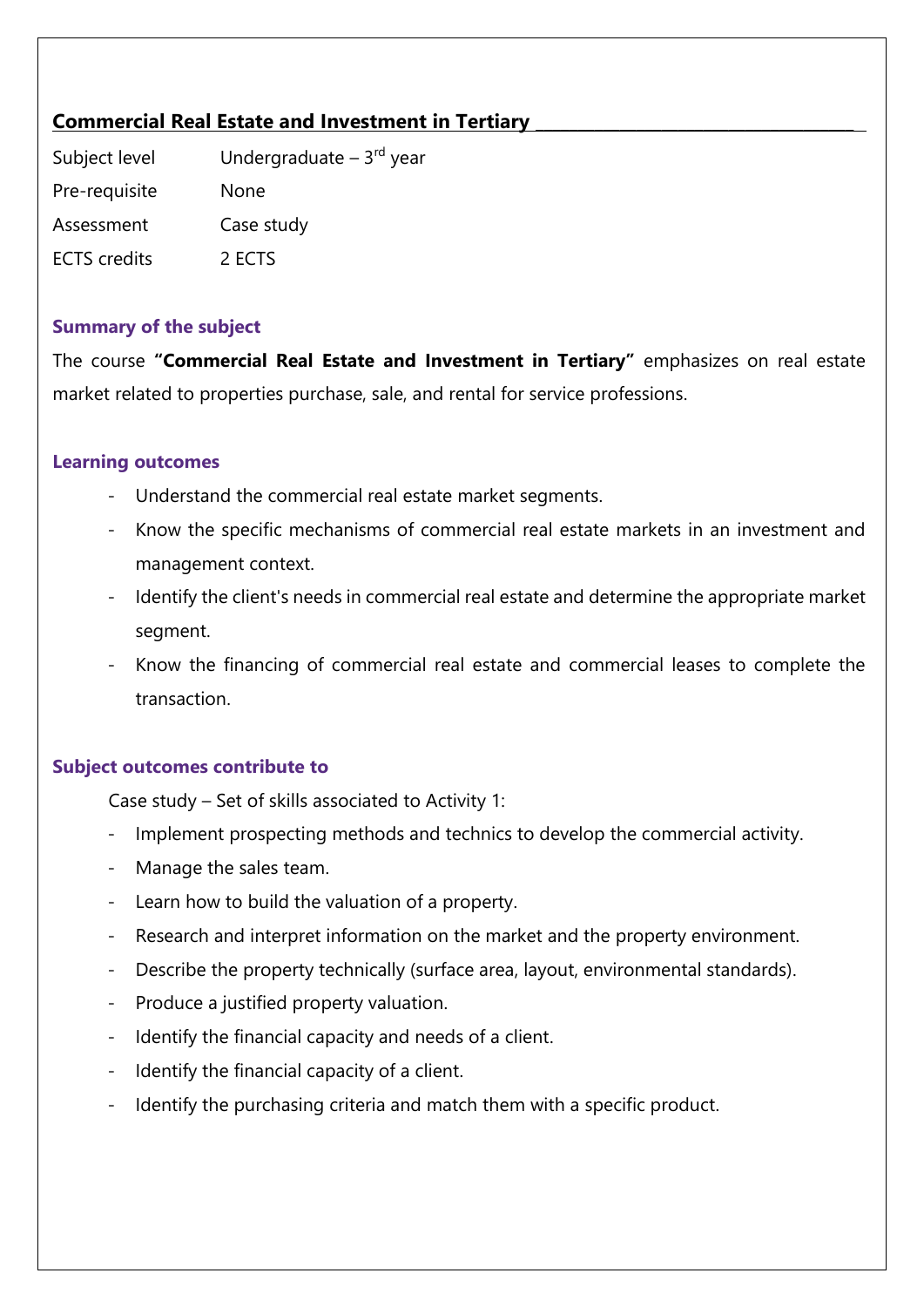The learning and teaching methods is based on a combination of theoretical content with studying practical cases. Students work closely with the professionals from real estate and are trained to reallife professional situations.

Evaluation of the subject combines continuous assessment and final written or oral examinations.

#### **Assessment criteria**

- Be able to adapt sales strategies to each situation or type of clients or prospects and to know how to apply them.
- Be able to identify and apply the regulatory framework in force.

## <span id="page-24-0"></span>**Buying Off-Plan Property (VEFA): Marketing and Customer Service**

Subject level Undergraduate – 3rd year Pre-requisite None Assessment Exam ECTS credits 1 ECTS

#### **Summary of the subject**

The course **"Buying Off-Plan Property (VEFA): Marketing and Customer Service"** helps to understand the different techniques of sales prospection and to identify the needs of the customer to finalize a transaction.

#### **Learning outcomes**

- Know how to prospect.
- Be able to identify the buyer's needs and motivations.
- Know how to finalise a transaction.
- Be able to set a co-ownership up for a new building.
- Be able to establish a long-term relationship of trust with their clients.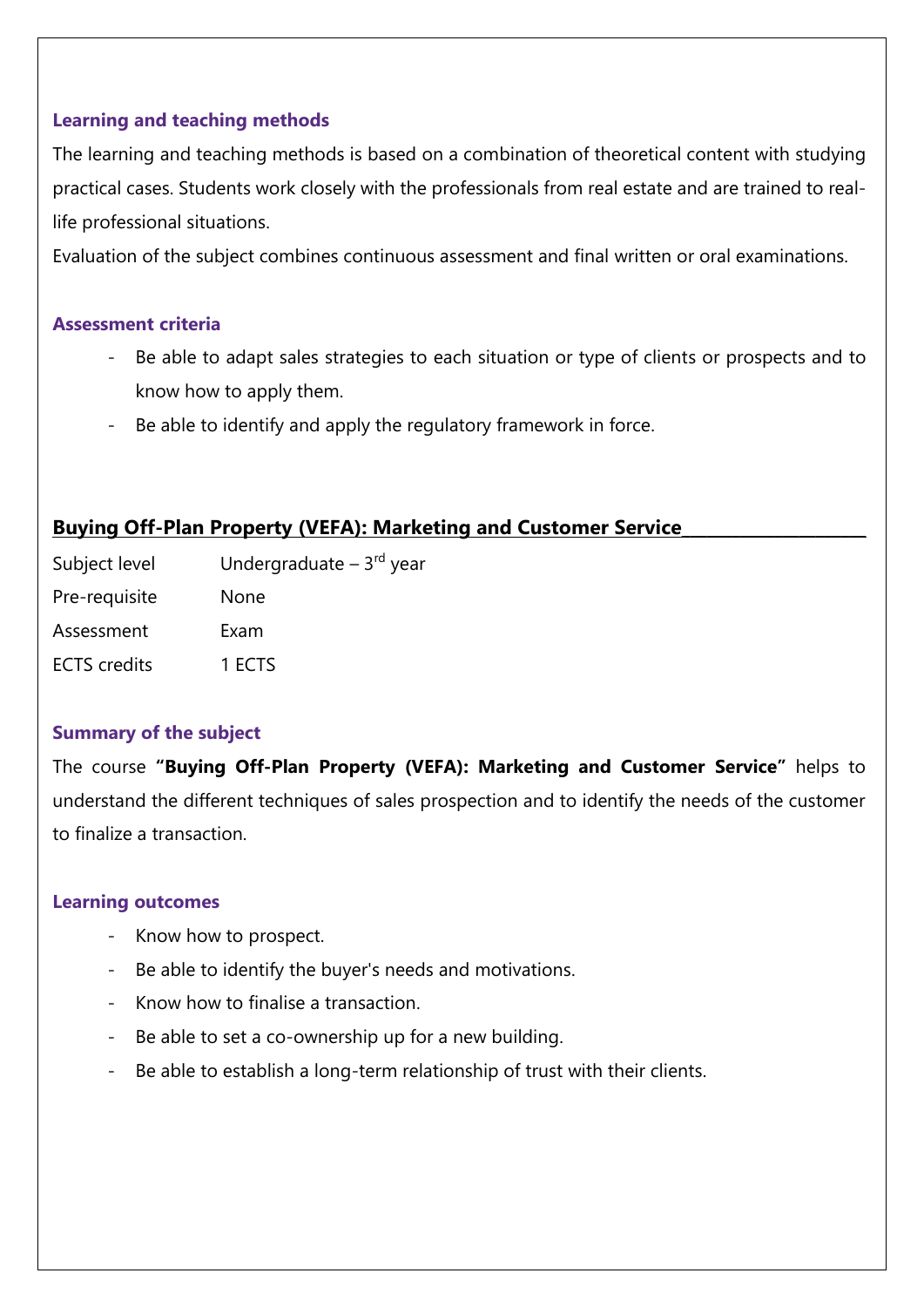#### **Subject outcomes contribute to:**

- Implement prospecting methods and technics to develop the commercial activity.
- Manage the sales team.
- Research and interpret information on the market and the property environment.
- Describe the property technically (surface area, layout, environmental standards).
- Identify the financial capacity and needs of a client.
- Identify the financial capacity of a client.
- Identify the purchasing criteria and match them with a specific product.
- Master the financial and legal set-up of acquisition and rent of a real estate good.
- Learn about the range of existing loans and determine the relevant loan for the client and his project.
- Be able to constitute the documents required for the sale of a new or old real estate, or the rent.
- Do the day-to-day management of the assigned property to optimise its profitability for the benefit of the parties (owner, user).

## **Learning and teaching methods**

The learning and teaching methods is based on a combination of theoretical content with studying practical cases. Students work closely with the professionals from real estate and are trained to reallife professional situations.

Evaluation of the subject combines continuous assessment and final written or oral examinations.

- Be able to master all the off-plan sale legal and administrative steps.
- Be able to identify the fiscal needs of their client and to recommend them real estate properties.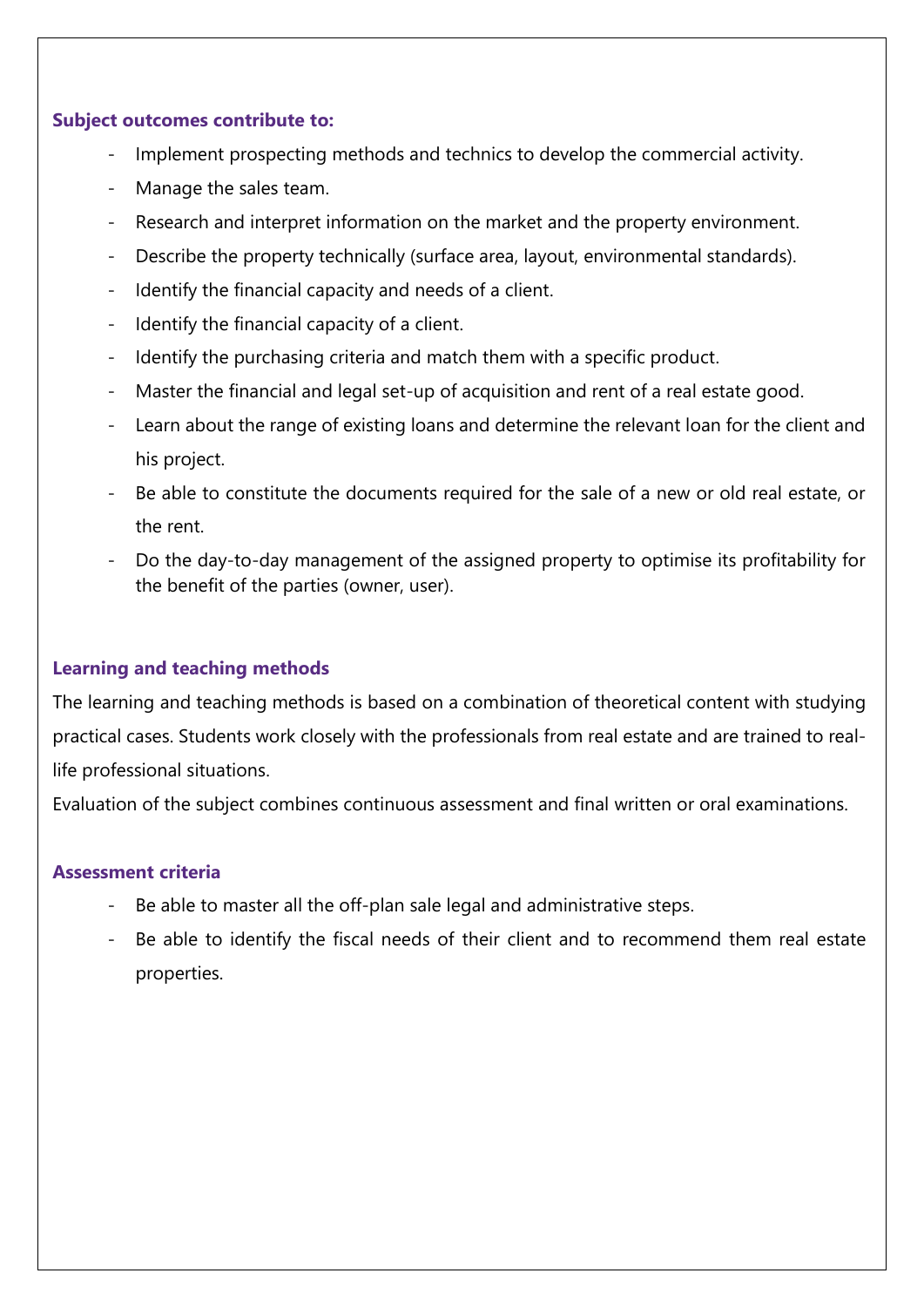## **MODULE – LANGUAGE (5 ECTS)**

## <span id="page-26-0"></span>**French as a Foreign Language \_\_\_\_\_\_\_\_\_\_\_\_\_\_\_\_\_\_\_\_\_\_\_\_\_\_\_\_\_\_\_\_\_\_\_\_\_\_\_\_\_\_\_\_\_\_\_\_\_\_\_\_\_\_\_\_\_\_\_\_\_\_\_**

Subject level For International students

Pre-requisite None Assessment Oral exam

ECTS credits 3 ECTS

## **Summary of the subject**

The course **"French as a Foreign Language"** focuses on learning the basics of French language and French culture.

### **Learning outcomes**

- Learn the basics vocabulary.
- Learn about the French culture.

## **Learning and teaching methods**

The learning and teaching methods is based on a combination of theoretical content with studying practical cases. Students work closely with the professionals from real estate and are trained to reallife professional situations.

Evaluation of the subject combines continuous assessment and final written or oral examinations.

## **Assessment criteria**

- Be able to speak basic French.
- Be able to write basic French.

## <span id="page-26-1"></span>**Professional English\_\_\_\_\_\_\_\_\_\_\_\_\_\_\_\_\_\_\_\_\_\_\_\_\_\_\_\_\_\_\_\_\_\_\_\_\_\_\_\_\_\_\_\_\_\_\_\_\_\_\_\_\_\_\_\_\_\_\_\_\_\_\_\_\_\_\_\_\_\_\_\_\_\_**

| Subject level       | Undergraduate $-3$ <sup>rd</sup> year |
|---------------------|---------------------------------------|
| Pre-requisite       | None                                  |
| Assessment          | Case study                            |
| <b>ECTS</b> credits | 1 ECTS                                |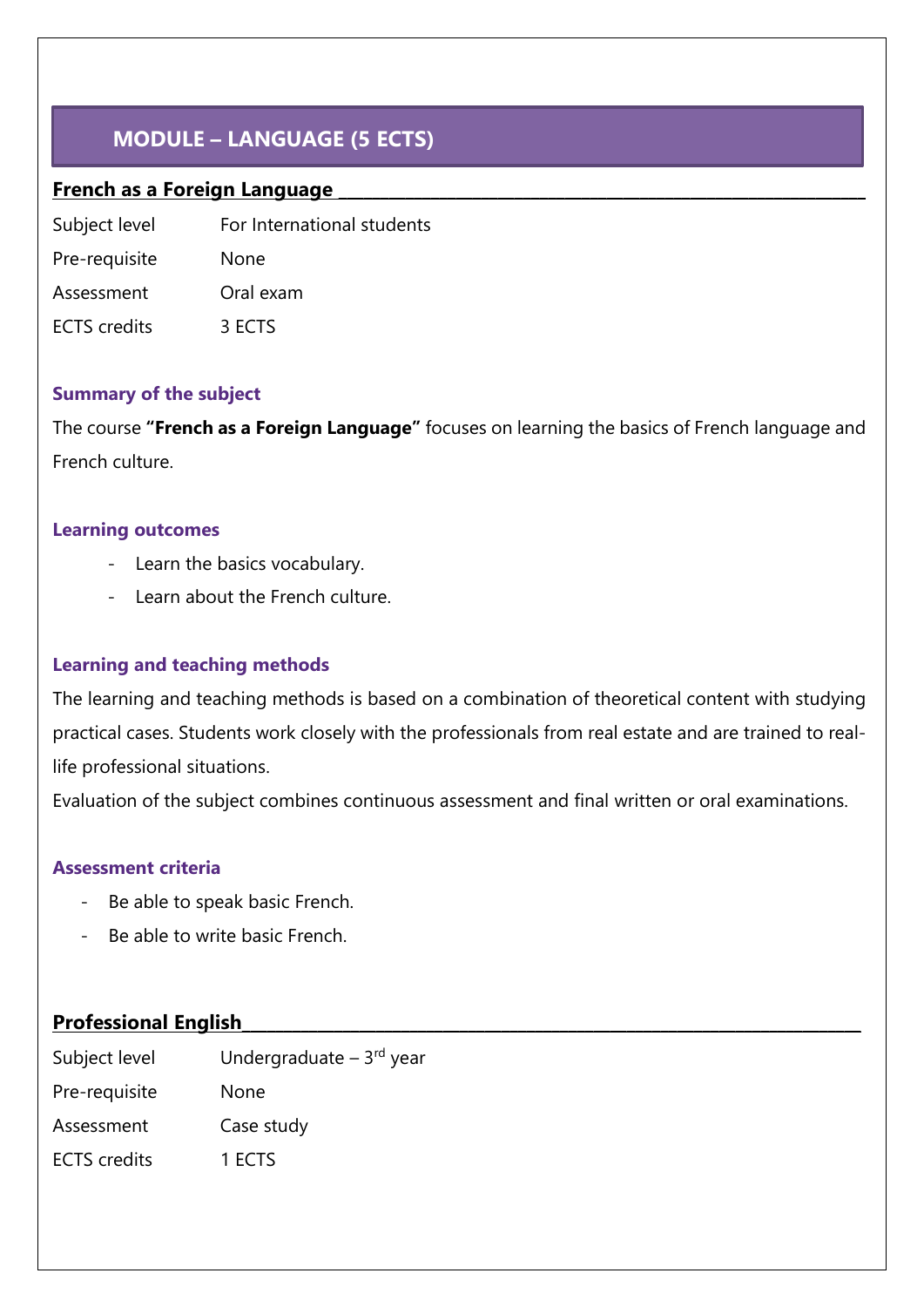## **Summary of the subject**

The course **"Professional English"** enables the learning of the English language (vocabulary, writing) in a work context, with a focus on the real estate industry.

### **Learning outcomes**

English I:

- Know the common phrases of professional writings.
- Master the basic vocabulary of real estate agency.
- Be able to welcome an English-speaking client in a formal way.
- Master the vocabulary of telephone conversations.

English II:

- Be able to write a formal and commercial email
- Be able to exchange in an informal way about non-professional topics.
- Be able to exchange information on the phone.

English III:

- Master professional writings.
- Be able to present a real estate and know the commercial arguments.
- Be able to broadly explain the rental transaction and management in France.

## **Subject outcomes contribute to**

- Lead the commercial team.
- Be able to evaluate a property.
- Describe the property technically (surface area, layout, environmental standards).
- Provide a justified property valuation.
- Advise the client on the lease termination or renewal and on rent reviews.
- Prepare and manage a co-owners meeting.
- Constitute and lead a team of co-workers.
- Create and develop a loyal contact network, monitor the business sector life and evolution.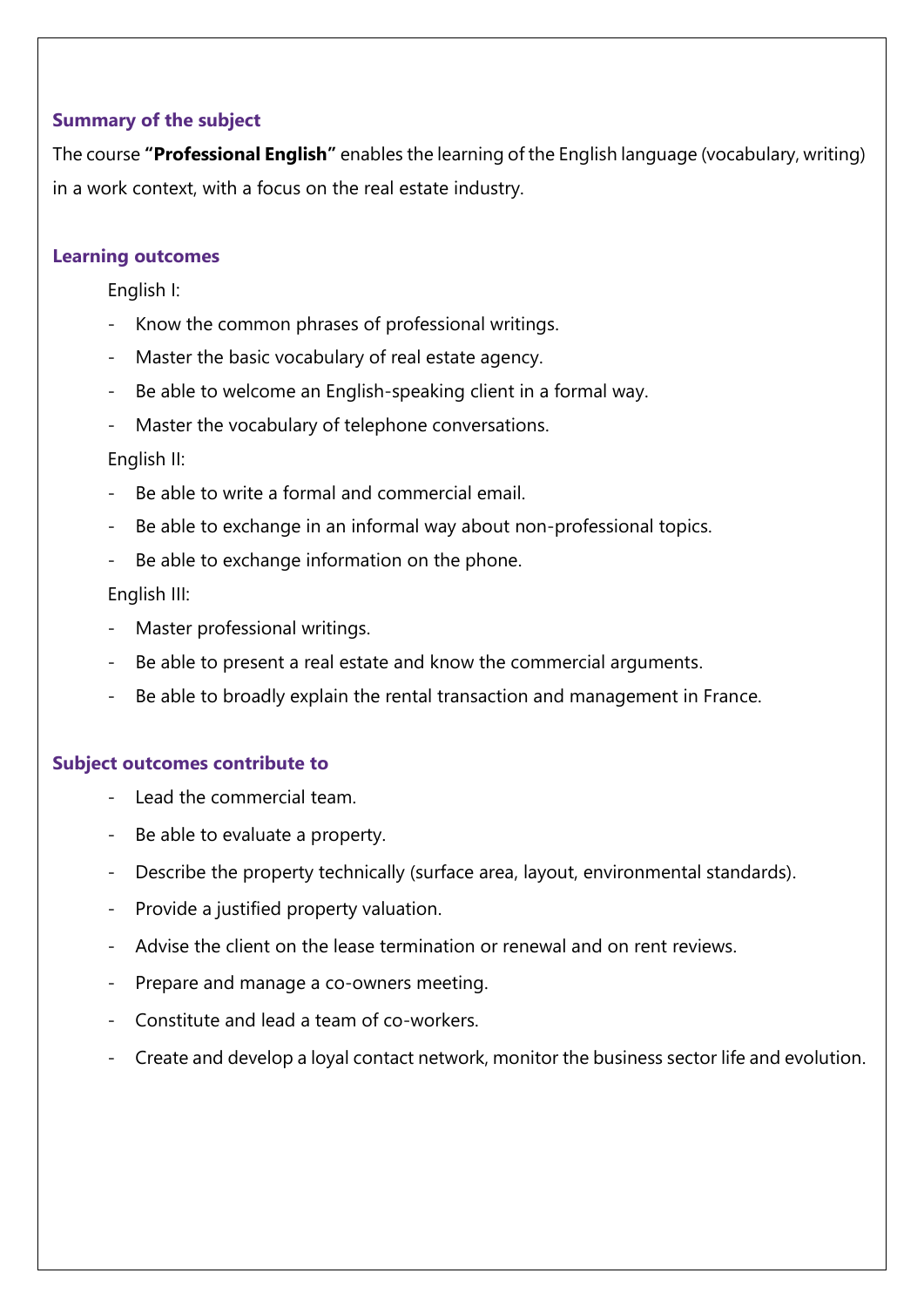The learning and teaching methods is based on a combination of theoretical content with studying practical cases. Students work closely with the professionals from real estate and are trained to reallife professional situations.

Evaluation of the subject combines continuous assessment and final written or oral examinations.

#### **Assessment criteria**

- Be able to adapt their professional vocabulary to business practices.
- Be able to create professional documents in English.
- Be able to react spontaneously during discussions.
- Be able to read professional documents in English.

## <span id="page-28-0"></span>**Oral Communication**

| Undergraduate $-3rd$ year |
|---------------------------|
| None                      |
| Oral                      |
| 1 ECTS                    |
|                           |

## **Summary of the subject**

The course **"Oral Communication"** helps to improve oral expression and fluency in a professional context.

#### **Learning outcomes**

- Master the tools to better prevent, manage and monitor individual or group conflicts.
- Learn to give a speech in public.
- Improve self-confidence.

#### **Subject outcomes contribute to**

- Lead the commercial team.
- Advise the client on the lease termination or renewal and on rent reviews.